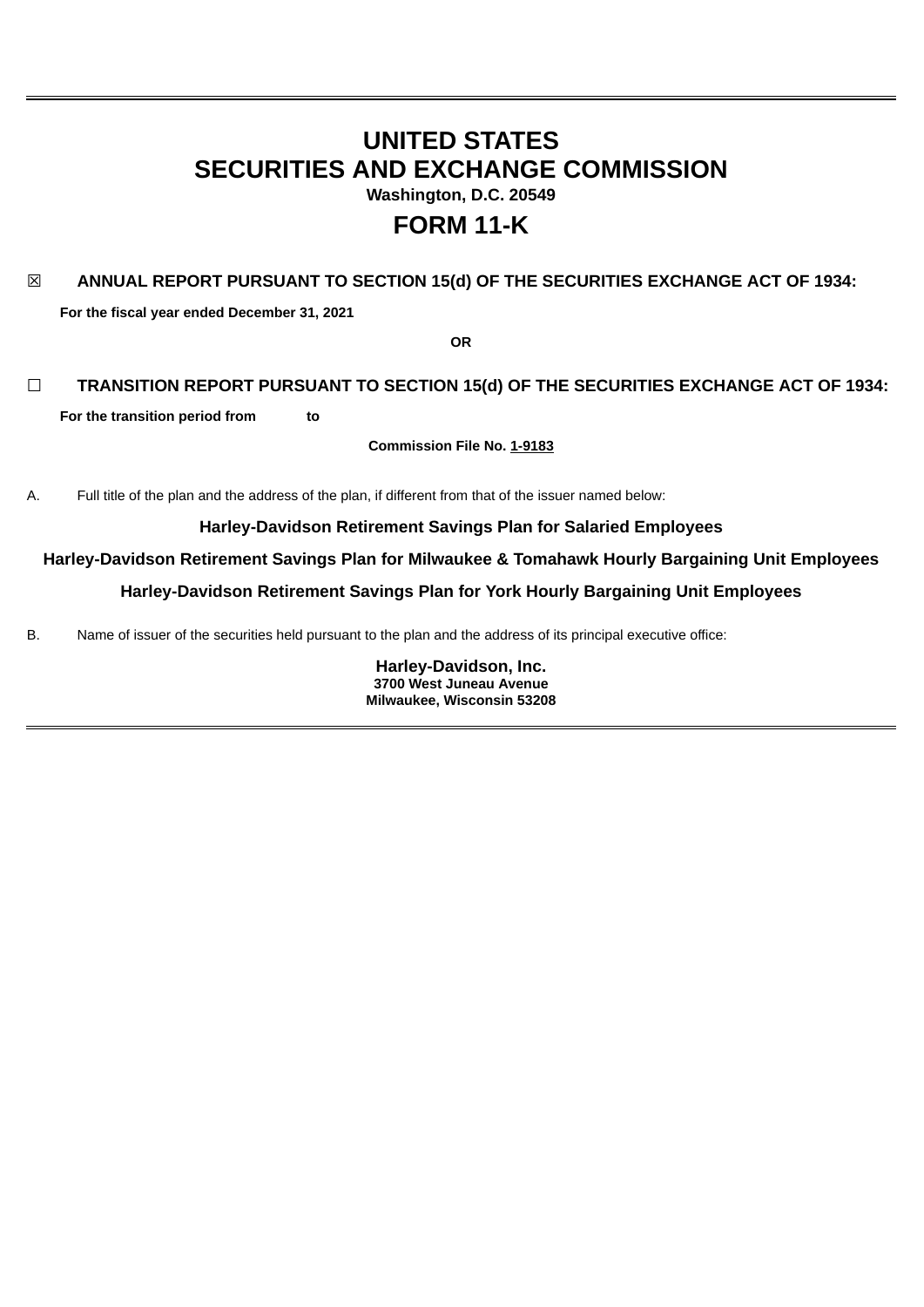## **REQUIRED INFORMATION**

- 1. Not applicable.
- 2. Not applicable.
- 3. Not applicable.
- 4. The Harley-Davidson Retirement Savings Plans (the Plans) are subject to the requirements of the Employee Retirement Income Security Act of 1974 (ERISA). Attached hereto are copies of the most recent financial statements and schedule of the Plans prepared in accordance with the financial reporting requirements of ERISA.

#### **Exhibits**

23 Consent of Independent Registered Public Accounting Firm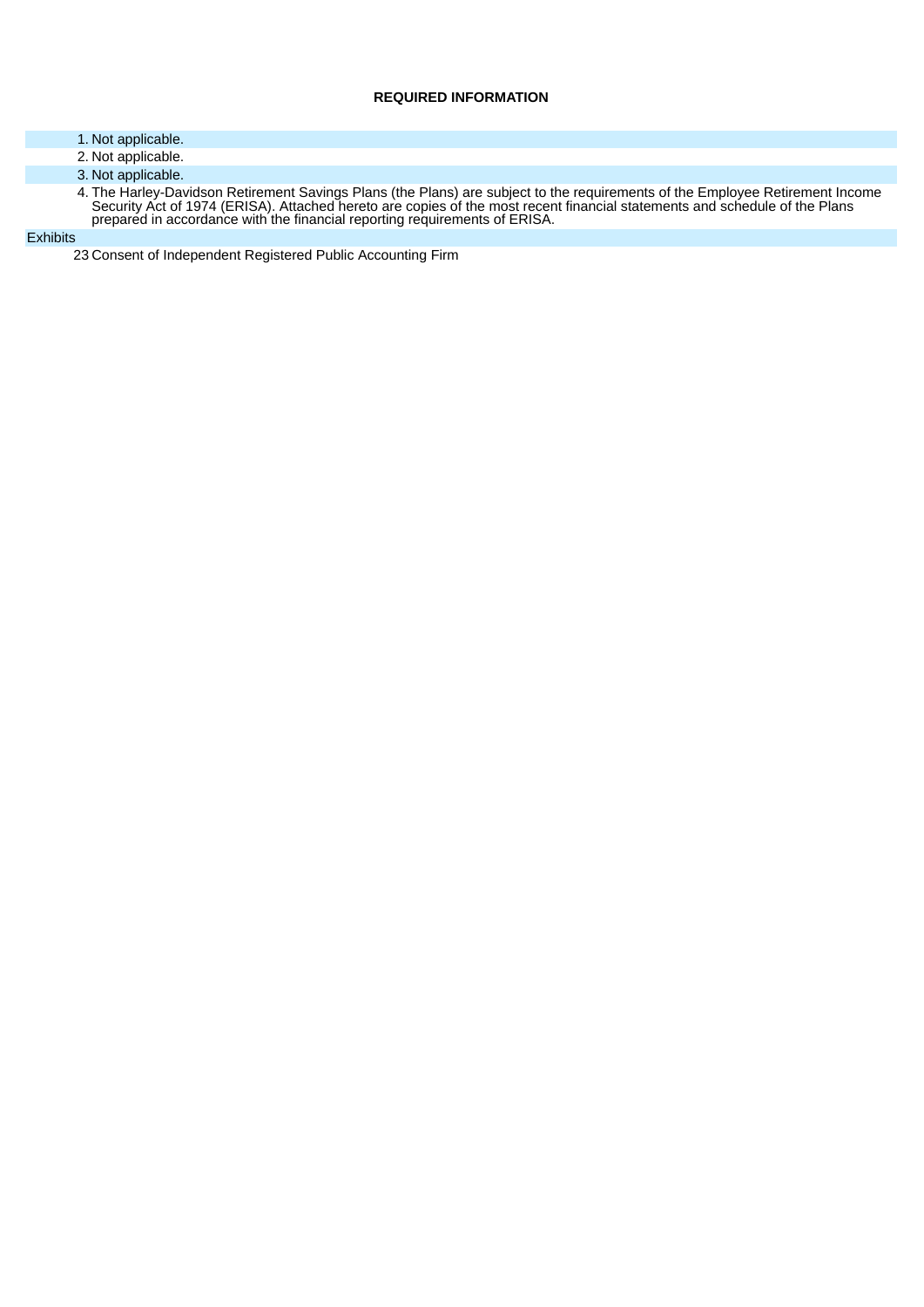#### **Harley-Davidson Retirement Savings Plans Financial Statements and Supplemental Schedule Years Ended December 31, 2021 and 2020**

<span id="page-2-0"></span>

| <b>Report of Independent Registered Public Accounting Firm</b>    |    |
|-------------------------------------------------------------------|----|
| <b>Audited Financial Statements</b>                               |    |
| <b>Statements of Net Assets Available for Benefits</b>            |    |
| <b>Statements of Changes in Net Assets Available for Benefits</b> |    |
| <b>Notes to Financial Statements</b>                              | 6  |
| <b>Supplemental Schedule</b>                                      |    |
| Schedule H, Line 4i – Schedule of Assets (Held at End of Year)    | 14 |
|                                                                   |    |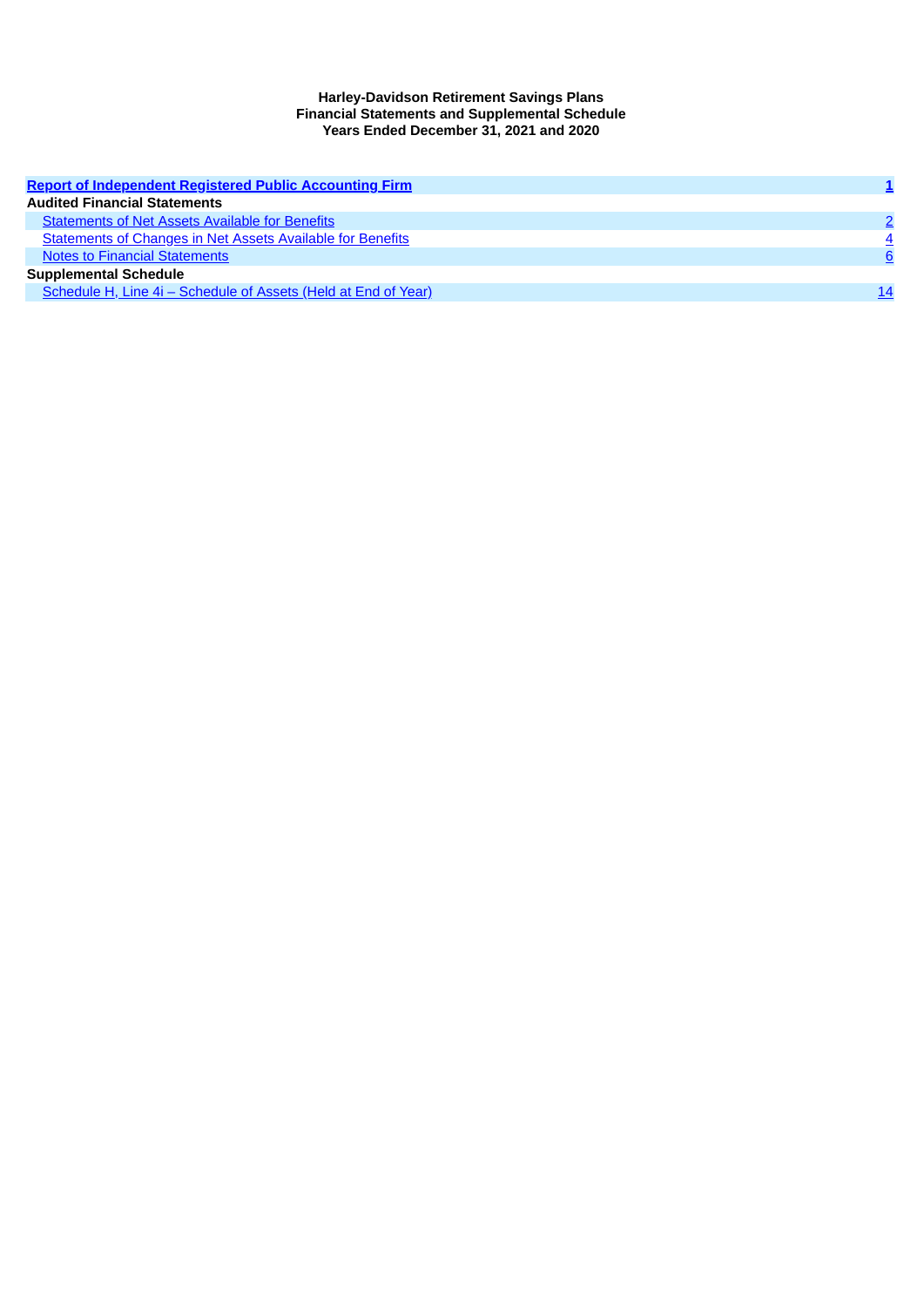#### **REPORT OF INDEPENDENT REGISTERED PUBLIC ACCOUNTING FIRM**

To the Plan Participants and the Plan Administrator

#### **Opinion on the Financial Statements**

We have audited the accompanying statements of net assets available for benefits of Harley-Davidson Retirement Savings Plan for Salaried Employees, Harley-Davidson Retirement Savings Plan for Milwaukee & Tomahawk Hourly Bargaining Unit Employees, and Harley-Davidson Retirement Savings Plan for York Hourly Bargaining Unit Employees (collectively, the "Harley-Davidson Retirement Savings Plans" or the "Plans") as of December 31, 2021 and 2020, and the related statement of changes in net assets available for benefits for the years then ended and the related notes (collectively referred to as the "financial statements"). In our opinion, the financial statements present fairly, in all material respects, the net assets available for benefits of the Harley-Davidson Retirement Savings Plans at December 31, 2021, and 2020, and the changes in its net assets available for benefits for the years then ended, in conformity with U.S. generally accepted accounting principles.

#### **Basis for Opinion**

These financial statements are the responsibility of the Plans' management. Our responsibility is to express an opinion on the Plans' financial statements based on our audits. We are a public accounting firm registered with the Public Company Accounting Oversight Board (United States) (PCAOB) and are required to be independent with respect to the Plans in accordance with the U.S. federal securities laws and the applicable rules and regulations of the Securities and Exchange Commission and the PCAOB.

We conducted our audits in accordance with the standards of the PCAOB. Those standards require that we plan and perform the audit to obtain reasonable assurance about whether the financial statements are free of material misstatement, whether due to error or fraud. The Plans are not required to have, nor were we engaged to perform, an audit of its internal control over financial reporting. As part of our audits, we are required to obtain an understanding of internal control over financial reporting but not for the purpose of expressing an opinion on the effectiveness of the Plans' internal control over financial reporting. Accordingly, we express no such opinion.

Our audits included performing procedures to assess the risks of material misstatement of the financial statements, whether due to error or fraud, and performing procedures that respond to those risks. Such procedures included examining, on a test basis, evidence regarding the amounts and disclosures in the financial statements. Our audits also included evaluating the accounting principles used and significant estimates made by management, as well as evaluating the overall presentation of the financial statements. We believe that our audits provide a reasonable basis for our opinion.

## **Supplemental Schedules Required by ERISA**

The accompanying supplemental schedule of assets (held at end of year) as of December 31, 2021, (referred to as the "supplemental schedule"), has been subjected to audit procedures performed in conjunction with the audit of the Plans' financial statements. The information in the supplemental schedule is the responsibility of the Plans' management. Our audit procedures included determining whether the information reconciles to the financial statements or the underlying accounting and other records, as applicable, and performing procedures to test the completeness and accuracy of the information presented in the supplemental schedule. In forming our opinion on the information, we evaluated whether such information, including its form and content, is presented in conformity with the Department of Labor's Rules and Regulations for Reporting and Disclosure under the Employee Retirement Income Security Act of 1974. In our opinion, the information is fairly stated, in all material respects, in relation to the financial statements as a whole.

#### /s/ Ernst & Young LLP

We have served as the auditor of the Harley-Davidson Retirement Savings Plan for Salaried Employees since at least 1994, but we are unable to determine the specific year.

We have served as the auditor of the Harley-Davidson Retirement Savings Plan for Milwaukee & Tomahawk Hourly Bargaining Unit Employees since at least 1994, but we are unable to determine the specific year.

We have served as the auditor of the Harley-Davidson Retirement Savings Plan for York Hourly Bargaining Unit Employees since at least 2002, but we are unable to determine the specific year.

Milwaukee, Wisconsin

<span id="page-3-0"></span>June 21, 2022

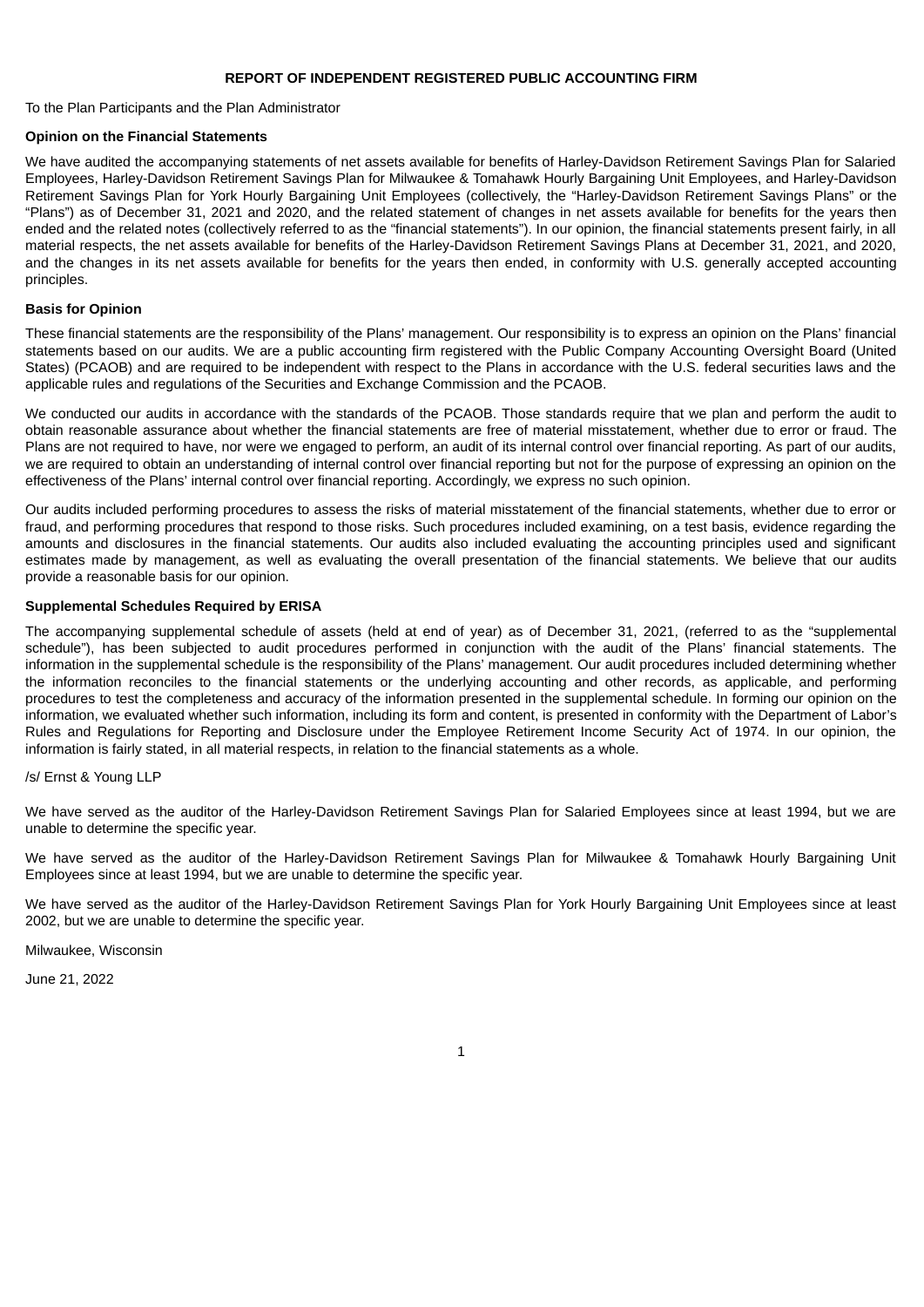## **Harley-Davidson Retirement Savings Plans Statements of Net Assets Available for Benefits December 31, 2021**

|                                                                                | <b>Harley-Davidson</b><br>Retirement<br><b>Savings Plan</b><br>for Salaried<br><b>Employees</b><br>(Plan No. 002) |             | <b>Harley-Davidson</b><br><b>Retirement Savings</b><br><b>Plan for Milwaukee</b><br>& Tomahawk<br><b>Hourly Bargaining</b><br><b>Unit Employees</b><br>(Plan No. 005) |    | <b>Harley-Davidson</b><br>Retirement<br><b>Savings Plan</b><br>for York<br><b>Hourly Bargaining</b><br><b>Unit Employees</b><br>(Plan No. 008) |
|--------------------------------------------------------------------------------|-------------------------------------------------------------------------------------------------------------------|-------------|-----------------------------------------------------------------------------------------------------------------------------------------------------------------------|----|------------------------------------------------------------------------------------------------------------------------------------------------|
| <b>Assets</b>                                                                  |                                                                                                                   |             |                                                                                                                                                                       |    |                                                                                                                                                |
| Investment in Harley-Davidson Retirement Savings Plan Master Trust<br>(Note 3) | \$                                                                                                                | 926,333,831 | \$<br>203,151,292                                                                                                                                                     | \$ | 103,485,931                                                                                                                                    |
| Receivables:                                                                   |                                                                                                                   |             |                                                                                                                                                                       |    |                                                                                                                                                |
| Notes receivable from participants                                             |                                                                                                                   | 3,531,963   | 1,950,728                                                                                                                                                             |    | 1,043,669                                                                                                                                      |
| Company contribution receivable                                                |                                                                                                                   | 6,571,025   | 373,375                                                                                                                                                               |    | 507,320                                                                                                                                        |
|                                                                                |                                                                                                                   | 10.102.988  | 2.324.103                                                                                                                                                             |    | 1,550,989                                                                                                                                      |
| Net assets available for benefits                                              | \$                                                                                                                | 936.436.819 | \$<br>205.475.395                                                                                                                                                     | \$ | 105.036.920                                                                                                                                    |

*See accompanying notes to financial statements*.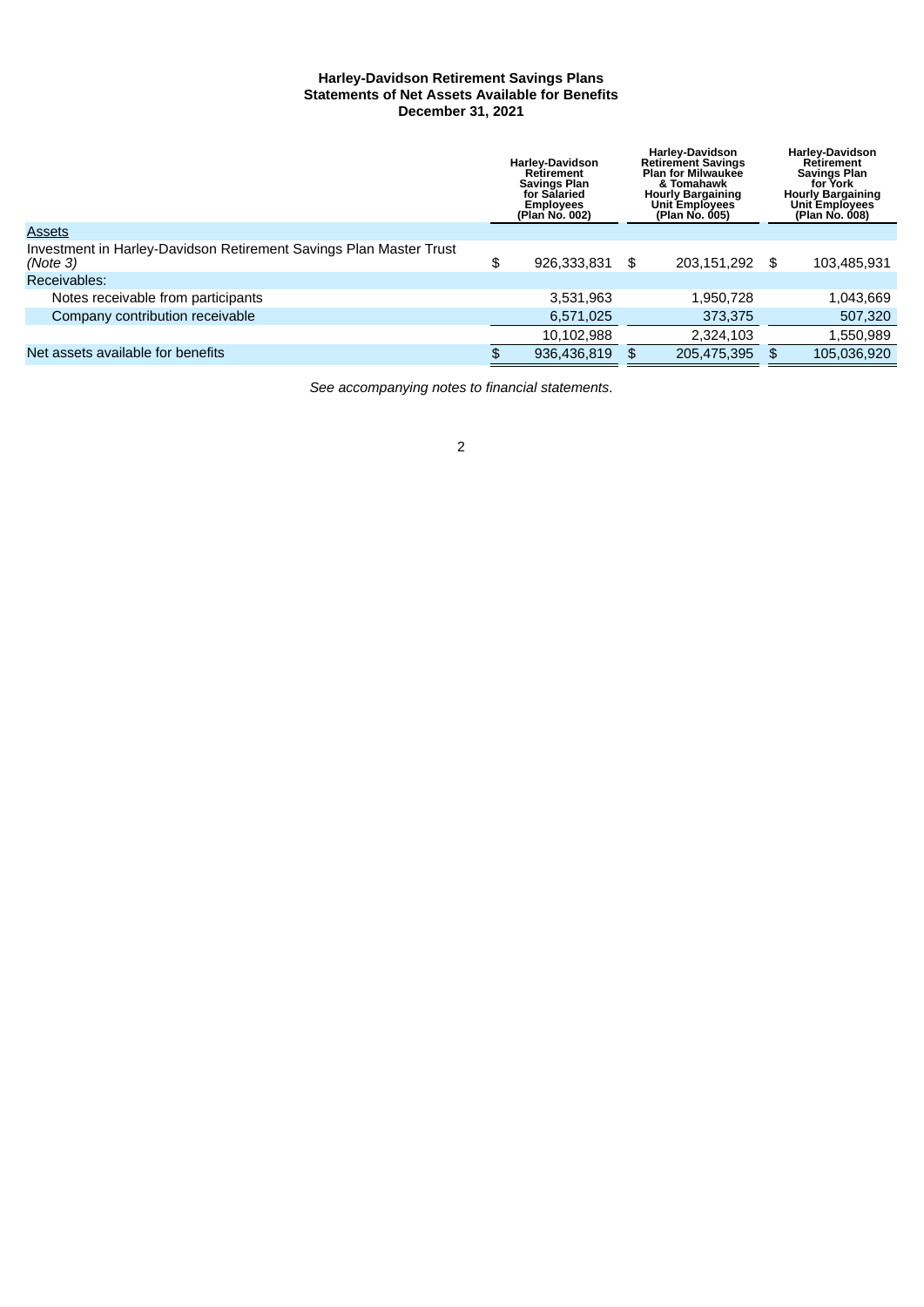## **Harley-Davidson Retirement Savings Plans Statements of Net Assets Available for Benefits December 31, 2020**

|                                                                                | <b>Harley-Davidson</b><br>Retirement<br><b>Savings Plan</b><br>for Salaried<br><b>Employees</b><br>(Plan No. 002) |             | <b>Harley-Davidson</b><br><b>Retirement Savings</b><br><b>Plan for Milwaukee</b><br>& Tomahawk<br><b>Hourly Bargaining</b><br><b>Unit Employees</b><br>(Plan No. 005) | <b>Harley-Davidson</b><br>Retirement<br><b>Savings Plan</b><br>for York<br><b>Hourly Bargaining</b><br><b>Unit Employees</b><br>(Plan No. 008) |    |            |
|--------------------------------------------------------------------------------|-------------------------------------------------------------------------------------------------------------------|-------------|-----------------------------------------------------------------------------------------------------------------------------------------------------------------------|------------------------------------------------------------------------------------------------------------------------------------------------|----|------------|
| <b>Assets</b>                                                                  |                                                                                                                   |             |                                                                                                                                                                       |                                                                                                                                                |    |            |
| Investment in Harley-Davidson Retirement Savings Plan Master Trust<br>(Note 3) | \$                                                                                                                | 850,221,472 | -\$                                                                                                                                                                   | 188,912,433                                                                                                                                    | \$ | 96,031,089 |
| Receivables:                                                                   |                                                                                                                   |             |                                                                                                                                                                       |                                                                                                                                                |    |            |
| Notes receivable from participants                                             |                                                                                                                   | 4.277.840   |                                                                                                                                                                       | 2,025,451                                                                                                                                      |    | 1,154,325  |
| Company contribution receivable                                                |                                                                                                                   | 6,518,747   |                                                                                                                                                                       | 86,861                                                                                                                                         |    | 67,243     |
|                                                                                |                                                                                                                   | 10,796,587  |                                                                                                                                                                       | 2.112.312                                                                                                                                      |    | 1,221,568  |
| Net assets available for benefits                                              | \$                                                                                                                | 861.018.059 | \$                                                                                                                                                                    | 191.024.745                                                                                                                                    | \$ | 97,252,657 |

<span id="page-5-0"></span>*See accompanying notes to financial statements*.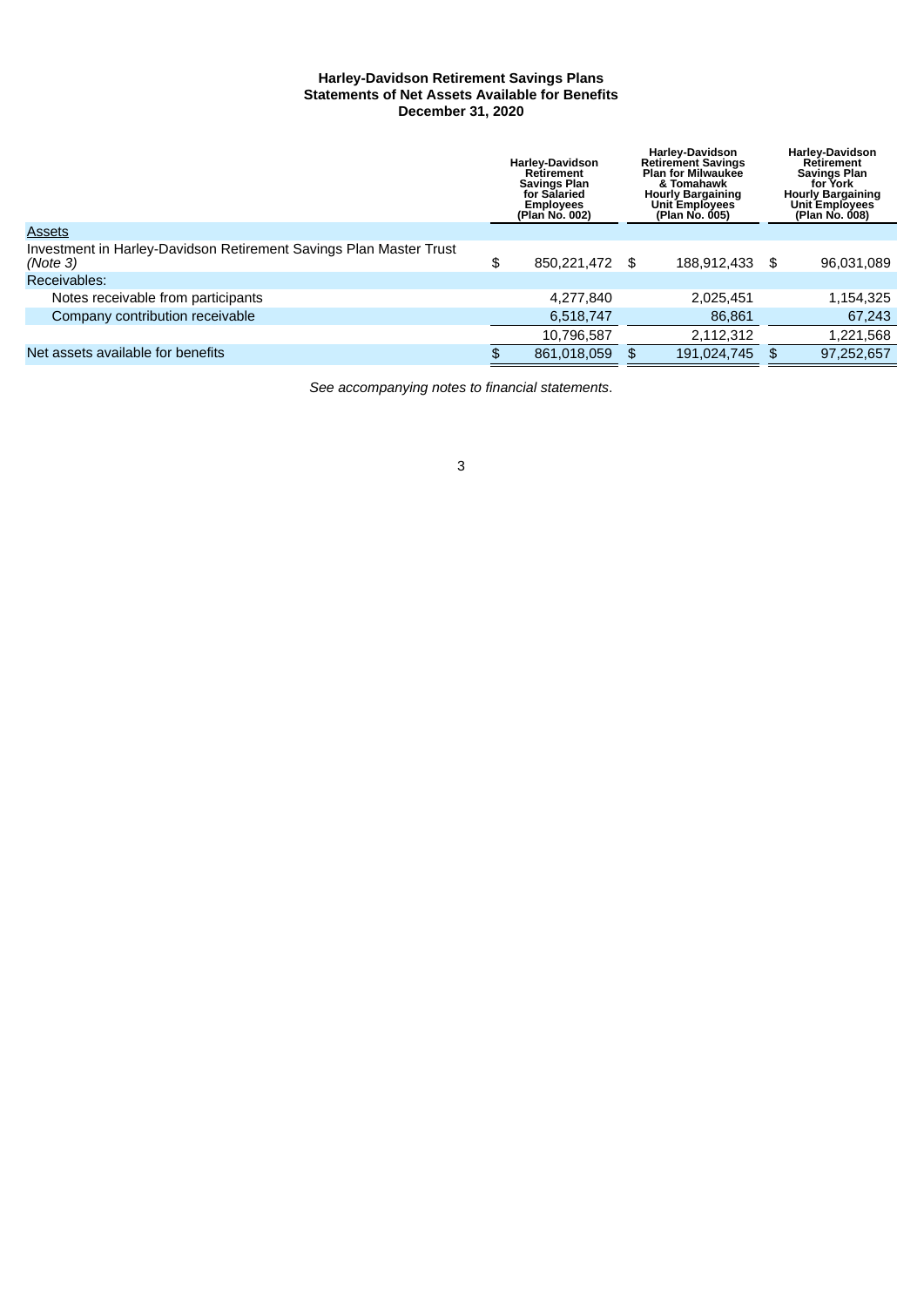## **Harley-Davidson Retirement Savings Plans Statements of Changes in Net Assets Available for Benefits Year Ended December 31, 2021**

|                                                                                       | <b>Harley-Davidson</b><br><b>Retirement</b><br><b>Savings Plan</b><br>for Salaried<br><b>Employees</b><br>(Plan No. 002) | <b>Harley-Davidson</b><br><b>Retirement Savings</b><br><b>Plan for Milwaukee</b><br>& Tomahawk<br><b>Hourly Bargaining</b><br><b>Unit Employees</b><br>(Plan No. 005) | <b>Harley-Davidson</b><br><b>Retirement</b><br><b>Savings Plan</b><br>for York<br><b>Hourly Bargaining</b><br><b>Unit Employees</b><br>(Plan No. 008) |
|---------------------------------------------------------------------------------------|--------------------------------------------------------------------------------------------------------------------------|-----------------------------------------------------------------------------------------------------------------------------------------------------------------------|-------------------------------------------------------------------------------------------------------------------------------------------------------|
| Additions:                                                                            |                                                                                                                          |                                                                                                                                                                       |                                                                                                                                                       |
| Income:                                                                               |                                                                                                                          |                                                                                                                                                                       |                                                                                                                                                       |
| Investment income of Harley-Davidson Retirement Savings Plan<br>Master Trust (Note 3) | \$<br>121,990,412                                                                                                        | \$<br>22,625,301                                                                                                                                                      | \$<br>11,918,151                                                                                                                                      |
| Interest on notes receivable from participants                                        | 231,551                                                                                                                  | 125,080                                                                                                                                                               | 64,693                                                                                                                                                |
|                                                                                       | 122,221,963                                                                                                              | 22,750,381                                                                                                                                                            | 11,982,844                                                                                                                                            |
| Contributions:                                                                        |                                                                                                                          |                                                                                                                                                                       |                                                                                                                                                       |
| Participant                                                                           | 27,351,024                                                                                                               | 6,904,433                                                                                                                                                             | 4,189,697                                                                                                                                             |
| Participant rollovers                                                                 | 5,999,125                                                                                                                | 685,637                                                                                                                                                               | 714,545                                                                                                                                               |
| Company                                                                               | 17,024,301                                                                                                               | 2,238,239                                                                                                                                                             | 1,897,547                                                                                                                                             |
|                                                                                       | 50,374,450                                                                                                               | 9,828,309                                                                                                                                                             | 6,801,789                                                                                                                                             |
|                                                                                       | 172,596,413                                                                                                              | 32,578,690                                                                                                                                                            | 18,784,633                                                                                                                                            |
| Deductions:                                                                           |                                                                                                                          |                                                                                                                                                                       |                                                                                                                                                       |
| Benefit payments and withdrawals                                                      | 97,174,956                                                                                                               | 17,724,908                                                                                                                                                            | 10,875,121                                                                                                                                            |
| Administrative expenses                                                               | 377,133                                                                                                                  | 79,601                                                                                                                                                                | 74,344                                                                                                                                                |
|                                                                                       | 97,552,089                                                                                                               | 17,804,509                                                                                                                                                            | 10,949,465                                                                                                                                            |
| Net increase prior to transfers                                                       | 75,044,324                                                                                                               | 14,774,181                                                                                                                                                            | 7,835,168                                                                                                                                             |
| Transfers from (to) other Plans                                                       | 374,436                                                                                                                  | (323, 531)                                                                                                                                                            | (50, 905)                                                                                                                                             |
| Net increase                                                                          | 75,418,760                                                                                                               | 14,450,650                                                                                                                                                            | 7,784,263                                                                                                                                             |
| Net assets available for benefits at beginning of year                                | 861,018,059                                                                                                              | 191,024,745                                                                                                                                                           | 97,252,657                                                                                                                                            |
| Net assets available for benefits at end of year                                      | \$<br>936,436,819                                                                                                        | \$<br>205,475,395                                                                                                                                                     | \$<br>105,036,920                                                                                                                                     |

*See accompanying notes to financial statements*.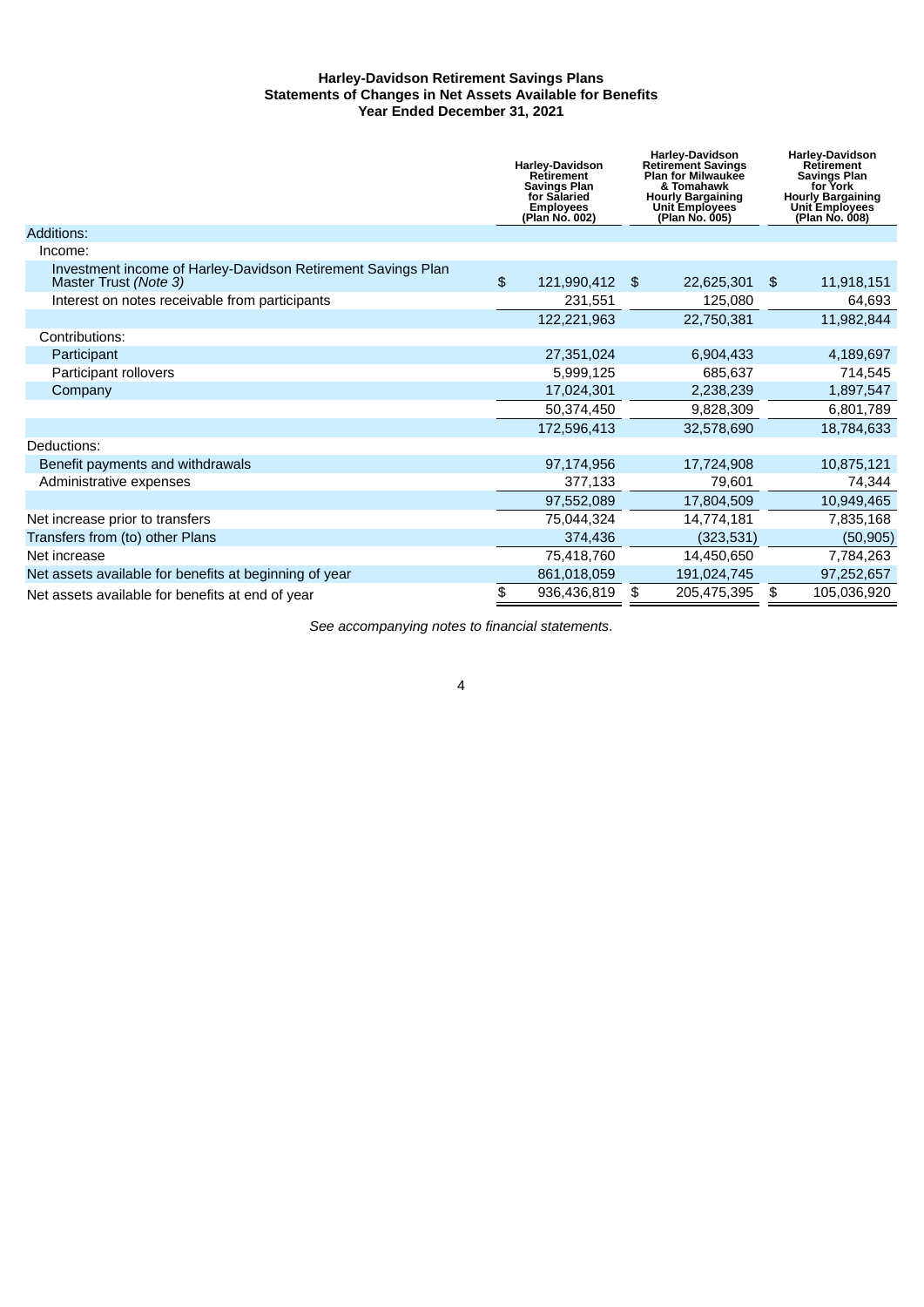## **Harley-Davidson Retirement Savings Plans Statements of Changes in Net Assets Available for Benefits Year Ended December 31, 2020**

|                                                                                       | <b>Harley-Davidson</b><br><b>Retirement</b><br><b>Savings Plan</b><br>for Salaried<br><b>Employees</b><br>(Plan No. 002) | <b>Harley-Davidson</b><br><b>Retirement Savings</b><br><b>Plan for Milwaukee</b><br>& Tomahawk<br><b>Hourly Bargaining</b><br><b>Unit Employees</b><br>(Plan No. 005) | <b>Harley-Davidson</b><br><b>Retirement</b><br><b>Savings Plan</b><br>for York<br><b>Hourly Bargaining</b><br><b>Unit Employees</b><br>(Plan No. 008) |
|---------------------------------------------------------------------------------------|--------------------------------------------------------------------------------------------------------------------------|-----------------------------------------------------------------------------------------------------------------------------------------------------------------------|-------------------------------------------------------------------------------------------------------------------------------------------------------|
| Additions:                                                                            |                                                                                                                          |                                                                                                                                                                       |                                                                                                                                                       |
| Income:                                                                               |                                                                                                                          |                                                                                                                                                                       |                                                                                                                                                       |
| Investment income of Harley-Davidson Retirement Savings Plan<br>Master Trust (Note 3) | \$<br>113,739,835                                                                                                        | \$<br>23,750,230                                                                                                                                                      | \$<br>12,486,281                                                                                                                                      |
| Interest on notes receivable from participants                                        | 249,782                                                                                                                  | 118,114                                                                                                                                                               | 55,850                                                                                                                                                |
|                                                                                       | 113,989,617                                                                                                              | 23,868,344                                                                                                                                                            | 12,542,131                                                                                                                                            |
| Contributions:                                                                        |                                                                                                                          |                                                                                                                                                                       |                                                                                                                                                       |
| Participant                                                                           | 28,688,104                                                                                                               | 4,991,132                                                                                                                                                             | 2,741,959                                                                                                                                             |
| Participant rollovers                                                                 | 2,297,063                                                                                                                | 29,435                                                                                                                                                                |                                                                                                                                                       |
| Company                                                                               | 17,535,364                                                                                                               | 1,377,378                                                                                                                                                             | 958,486                                                                                                                                               |
|                                                                                       | 48,520,531                                                                                                               | 6,397,945                                                                                                                                                             | 3,700,445                                                                                                                                             |
|                                                                                       | 162,510,148                                                                                                              | 30,266,289                                                                                                                                                            | 16,242,576                                                                                                                                            |
| Deductions:                                                                           |                                                                                                                          |                                                                                                                                                                       |                                                                                                                                                       |
| Benefit payments and withdrawals                                                      | 95,851,358                                                                                                               | 18,017,039                                                                                                                                                            | 10,977,315                                                                                                                                            |
| Administrative expenses                                                               | 401,047                                                                                                                  | 95,759                                                                                                                                                                | 87,629                                                                                                                                                |
|                                                                                       | 96,252,405                                                                                                               | 18,112,798                                                                                                                                                            | 11,064,944                                                                                                                                            |
| Net increase prior to transfers                                                       | 66,257,743                                                                                                               | 12,153,491                                                                                                                                                            | 5,177,632                                                                                                                                             |
| <b>Transfers from other Plans</b>                                                     | 6,621,996                                                                                                                | 745,202                                                                                                                                                               | 6,966                                                                                                                                                 |
| Net increase                                                                          | 72,879,739                                                                                                               | 12,898,693                                                                                                                                                            | 5,184,598                                                                                                                                             |
| Net assets available for benefits at beginning of year                                | 788,138,320                                                                                                              | 178,126,052                                                                                                                                                           | 92,068,059                                                                                                                                            |
| Net assets available for benefits at end of year                                      | \$<br>861,018,059                                                                                                        | \$<br>191,024,745                                                                                                                                                     | \$<br>97,252,657                                                                                                                                      |

<span id="page-7-0"></span>*See accompanying notes to financial statements*.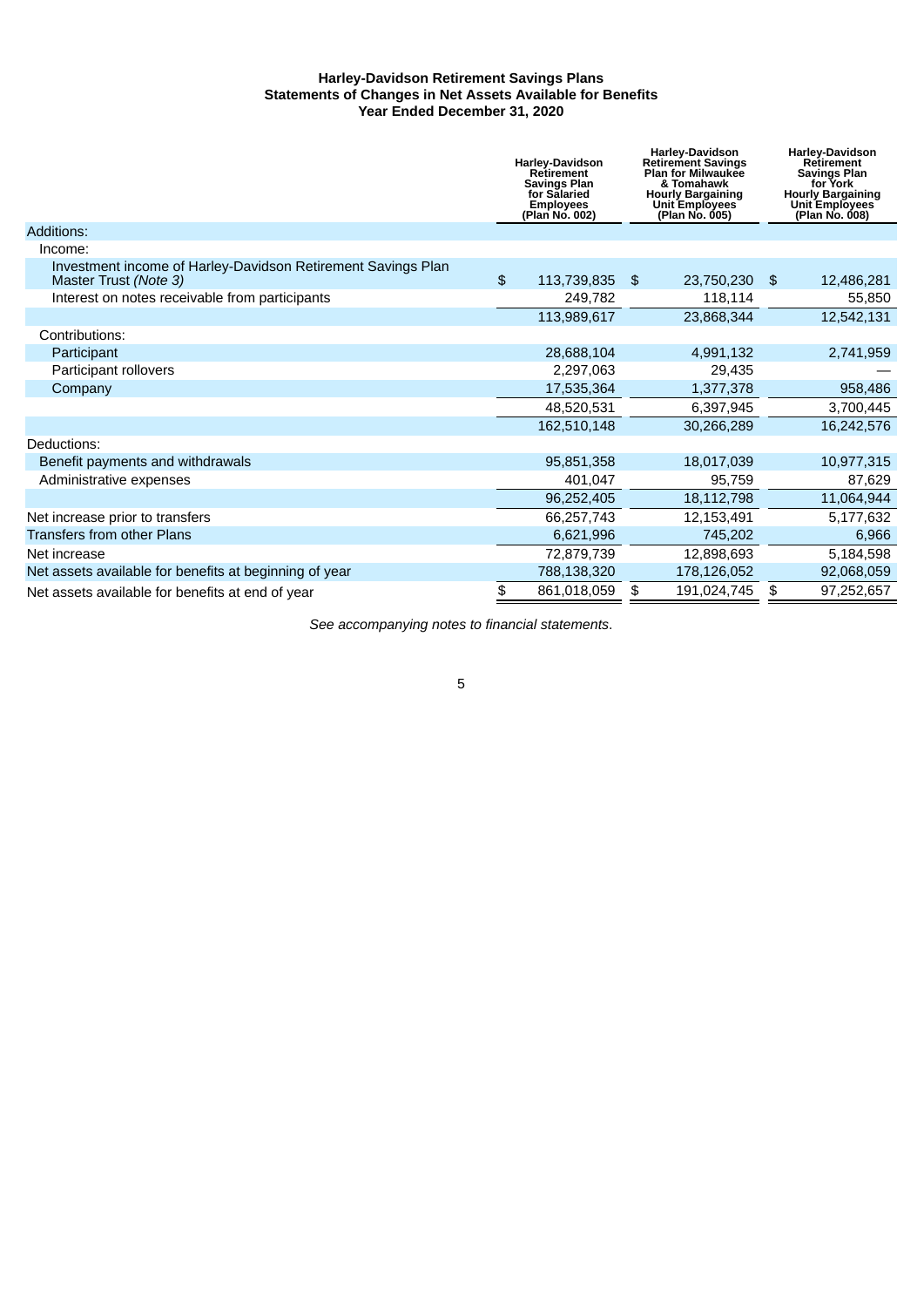## **Harley-Davidson Retirement Savings Plans Notes to Financial Statements**

#### **1. Description of Plans**

The accompanying financial statements include the employee retirement savings plans of Harley-Davidson, Inc. and its subsidiaries (collectively, the Company) that participate in the Harley-Davidson Retirement Savings Plan Master Trust (the Master Trust).

The following description of the Harley-Davidson Retirement Savings Plan for Salaried Employees, the Harley-Davidson Retirement Savings Plan for Milwaukee & Tomahawk Hourly Bargaining Unit Employees, and the Harley-Davidson Retirement Savings Plan for York Hourly Bargaining Unit Employees (each a Plan, and collectively, the Harley-Davidson Retirement Savings Plans, or the Plans) provides only general information. Participants should refer to the applicable Plan document for a more complete description of each Plan's provisions. The Plans are subject to and comply with the provisions of the Employee Retirement Income Security Act of 1974 (ERISA), as amended. The Retirement Plans Committee is responsible for oversight of the Plans and determines the appropriateness of the Plans' investment offerings and monitors investment performance.

The purpose of the Plans is to encourage eligible employees to regularly save part of their earnings and to assist them in accumulating additional financial security for their retirement. The Plans provide for both participant contributions and Company contributions to be held in a trust by an independent trustee for the benefit of participating employees. All Plan investments are held in the Master Trust. The trustee is Fidelity Management Trust Company. Fidelity Workplace Services LLC is the record-keeper for the Plans. Harley-Davidson Motor Company Group, LLC is the plan sponsor for the Plans.

#### **General**

#### *Harley-Davidson Retirement Savings Plan for Salaried Employees*

The Harley-Davidson Retirement Savings Plan for Salaried Employees (SSP) is a defined contribution plan that covers salaried employees of Harley-Davidson, Inc.; Harley-Davidson Motor Company Group, LLC; Harley-Davidson Motor Company, Inc.; Harley-Davidson Motor Company Operations, Inc.; H-D U.S.A., LLC; Harley-Davidson Dealer Systems, Inc.; Harley-Davidson Financial Services, Inc.; StaCyc, Inc. meeting minimum eligibility requirements. Certain participant balances in the SSP are for terminated and former employees with residual balances that were transferred from terminated plans formerly sponsored by Harley-Davidson Motor Company Group, LLC.

#### *Harley-Davidson Retirement Savings Plan for Milwaukee & Tomahawk Hourly Bargaining Unit Employees*

The Harley-Davidson Retirement Savings Plan for Milwaukee & Tomahawk Hourly Bargaining Unit Employees (WHSP) is a defined contribution plan that covers hourly employees of the Harley-Davidson Motor Company Operations, Inc. Milwaukee area and Tomahawk plants, subject to a collective bargaining agreement and meeting minimum eligibility requirements.

#### *Harley-Davidson Retirement Savings Plan for York Hourly Bargaining Unit Employees*

The Harley-Davidson Retirement Savings Plan for York Hourly Bargaining Unit Employees (YSP) is a defined contribution plan that covers hourly employees of the Harley-Davidson Motor Company Operations, Inc. York plant, subject to a collective bargaining agreement and meeting minimum eligibility requirements.

#### **Contributions**

Participants may defer a portion of their compensation on a pre-tax basis through contributions to the Plans. The Plans also allow participants to make after-tax basis Roth contributions and in-plan Roth conversions. The maximum amount that participants may defer and contribute to the Plans is determined from time to time by the plan sponsor and is subject to limitations under the Internal Revenue Code (the Code). Rollover contributions to the Plans are permitted under certain circumstances, as defined in the applicable Plan's documents. Participants who attain age 50 before the end of the applicable plan year are eligible to make additional elective deferrals (catch-up contributions), subject to Internal Revenue Service (IRS) limits. Employees are automatically enrolled in the applicable Plan unless they affirmatively opt out.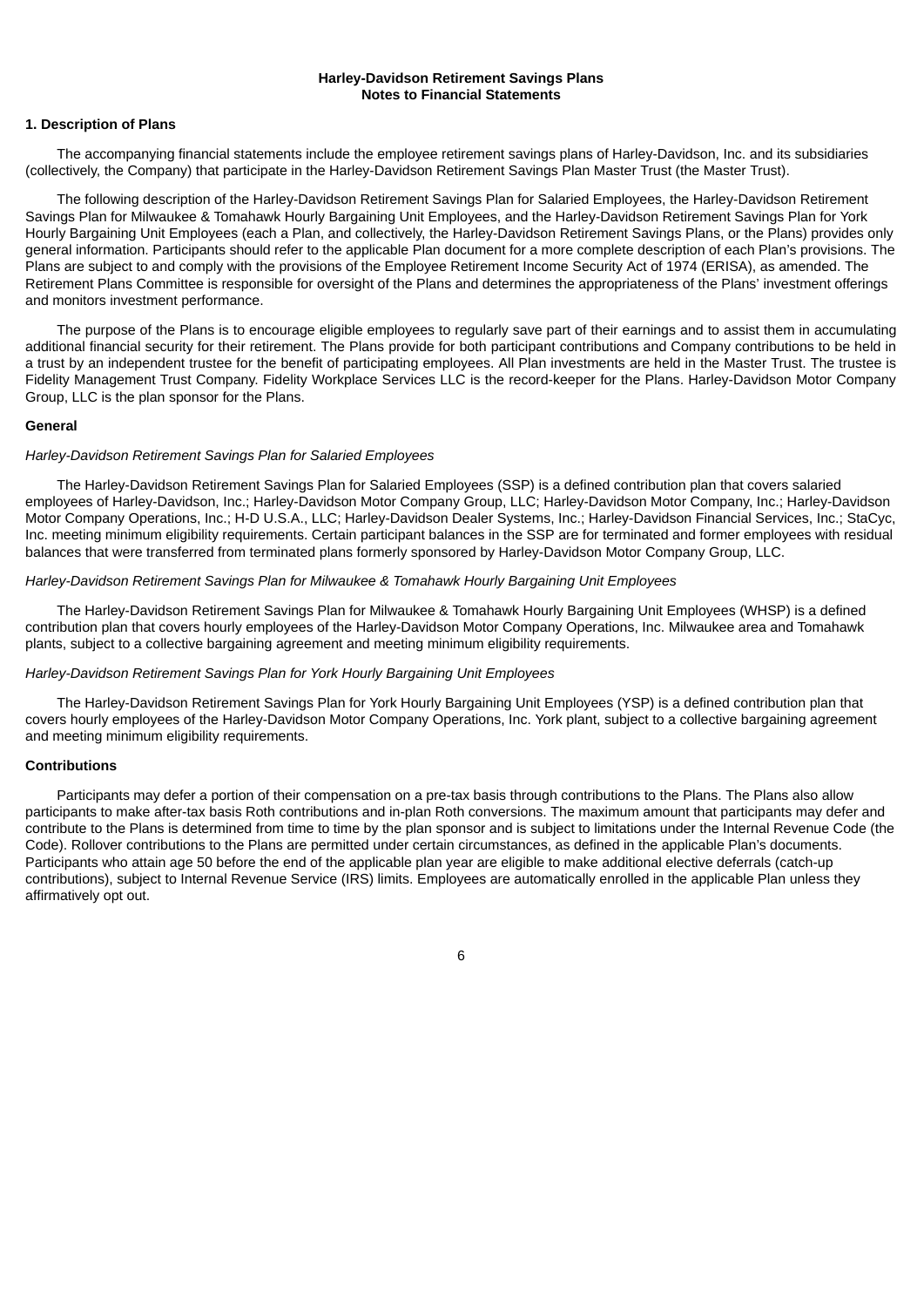#### *Harley-Davidson Retirement Savings Plan for Salaried Employees*

The SSP allows for Company matching contributions. Depending on the participant's date of hire and/or employment location, the matching contributions are in the form of cash and range up to \$0.50 or \$0.75 per dollar of participant contributions. The matching contributions apply only to participant contributions up to 6% of a participant's eligible compensation and are allocated and invested in accordance with the participants' investment election, or absent an investment election, in an age-appropriate target date or other default fund. Participants who do not participate in the Harley-Davidson Retirement Plan (qualified pension plan) during the same period, receive an employer retirement cash contribution of 2% or 4% of their eligible pay, depending on the participant's date of hire and/or employment location. The employer retirement cash contribution is made regardless of the employee's contribution in the SSP or Company performance.

Upon termination of employment, the non-vested portion of the participant's account, as defined by the SSP, represents a forfeiture. As of December 31, 2021 and 2020, forfeited non-vested accounts totaled \$1,000,982 and \$654,671, respectively. Total employer retirement cash contributions to the SSP for the years ended December 31, 2021 and 2020, of \$7,188,917 and \$7,179,956, respectively, were reduced by forfeited non-vested accounts of \$1,014,402 and \$1,015,000, respectively.

#### *Harley-Davidson Retirement Savings Plan for Milwaukee & Tomahawk Hourly Bargaining Unit Employees*

The WHSP allows for Company matching contributions in the form of cash up to \$0.50 per dollar of participant contributions for the years ended December 31, 2021 and 2020. The matching contributions apply only to participant contributions up to 6% of a participant's eligible compensation. Participants who do not participate in the Harley-Davidson Retirement Plan (qualified pension plan) receive an employer retirement cash contribution of 2% of eligible pay which is made regardless of the employee's contribution to the WHSP or Company performance.

Upon termination of employment, the non-vested portion of the participant's account, as defined by the WHSP, represents a forfeiture. As of December 31, 2021 and 2020, forfeited non-vested accounts totaled \$22,694 and \$6,658, respectively. Total employer retirement cash contributions to the WHSP for the years ended December 31, 2021 and 2020 of \$353,454 and \$76,257 were reduced by forfeited non-vested accounts of \$22,000 and \$18,000, respectively.

#### *Harley-Davidson Retirement Savings Plan for York Hourly Bargaining Unit Employees*

The YSP allows for Company matching contributions in cash up to \$0.50 per dollar of participant contributions. The matching contributions apply only to participant contributions up to 6% of a participant's eligible compensation and are allocated and invested in accordance with the participants' investment election, or absent an investment election, in an age-appropriate target date or other default fund. Participants who do not participate in the Harley-Davidson Retirement Plan (qualified pension plan), receive an employer retirement cash contribution of 2% of eligible pay which is made regardless of the employee's contribution to the YSP or Company performance.

Upon termination of employment, the non-vested portion of the participant's account, as defined by the YSP, represents a forfeiture. As of December 31, 2021 and 2020, forfeited non-vested accounts totaled \$135,752 and \$135,694, respectively. Total employer retirement cash contributions to the YSP for the years ended December 31, 2021 and 2020, of \$622,558 and \$248,240 were reduced by forfeited non-vested accounts of \$150,000 and \$200,000, respectively.

## **Participants' Accounts**

Separate accounts are maintained for each participant. The account balances are adjusted on a daily basis for participants' contributions, Company contributions, rollover contributions, net investment income (losses), loan fees and other administrative expenses, and distributions of participants' benefits or withdrawals. Participants have the option of investing their contributions in one or any combination of the available investment funds, which includes a self-directed brokerage account feature. The Plans are intended to satisfy the requirements under Section 404(c) of ERISA and, therefore, provide that participants may choose to direct their contributions and/or all or part of their account balances among any of their respective Plan's investment alternatives daily. The benefit to which a participant is entitled is the benefit that can be provided from the participant's vested account.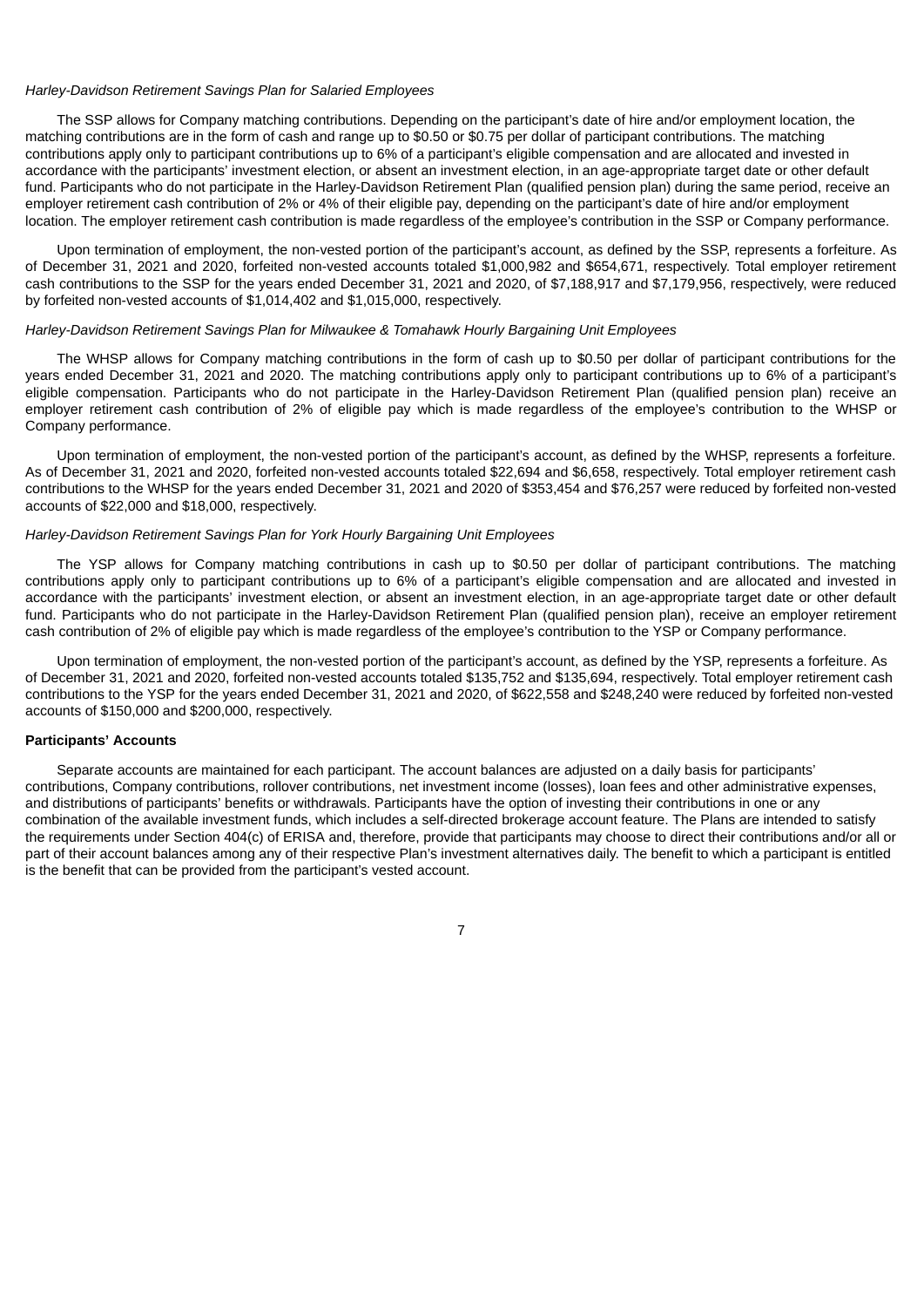#### **Vesting**

Participants are immediately vested in 100% of their contributions and earnings thereon. Participants vest 100% in Company contributions after completing three years of vesting service, with at least 1,000 hours of service in each year. Participants are 100% vested in their proportionate share of any dividends received by the Plans on the shares of Harley-Davidson, Inc. common stock held by the Plans in the Harley-Davidson, Inc. Common Stock Fund.

Participants who terminate due to death, disability, or retirement immediately become 100% vested in their entire account.

#### **Payments of Benefits and Withdrawals**

For payments made upon retirement, death, disability, or termination of employment, the balance in a participant's account is paid to the participant or beneficiary in a lump sum, periodic payments (in certain instances), or other form of payment as allowed under the Plans.

Participants may not withdraw (prior to retirement, death, disability, or termination of employment) any portion of their account pertaining to contributions made under provisions of Section 401(k) of the Code, except for financial hardships, as defined in the Code, or after the participant attains age 59 1/2 or becomes disabled, as defined by the Social Security Administration. The permissible in-service withdrawals are from participant contributions.

## **Participant Employee Stock Ownership Plan Dividend Election Rights**

The portion of the Plans that are at any time invested in Harley-Davidson, Inc. common stock held in the Harley-Davidson, Inc. Common Stock Fund shall be considered an employee stock ownership plan under Section 4975(e)(7) of the Code. Each participant or beneficiary may elect to have their proportionate share of the Harley-Davidson, Inc. common stock dividends paid to them as cash or reinvested in the Harley-Davidson, Inc. Common Stock Fund.

## **Notes Receivable from Participants**

Participants may borrow up to 50% of their vested account balances, not to exceed \$50,000. A borrower may request a loan only if the borrower's vested Plan account balance is at least \$2,000, and the minimum loan amount shall be \$1,000. Loans are not permitted from Company matching contributions or employer retirement contributions regardless of vesting status. Loans bear interest at a rate commensurate with that charged by commercial lenders for similar loans. The term of the loan cannot exceed five years (ten years in the case of a home purchase).

#### **Administrative Expenses**

Most administrative expenses are paid by the Plans unless otherwise paid by the Company. Loan application and service fees are paid directly by participants. Expenses paid by the Company are excluded from these financial statements. Investment related expenses are included in the net appreciation (depreciation) of fair value of investments.

## **Plan Termination**

Although it has not expressed any intent to do so, the Company has the right under the Plans to terminate the Plans subject to the provisions of ERISA, and for the WHSP and YSP, the applicable collective bargaining agreements. In the event of plan termination, participants will become fully vested in their accounts.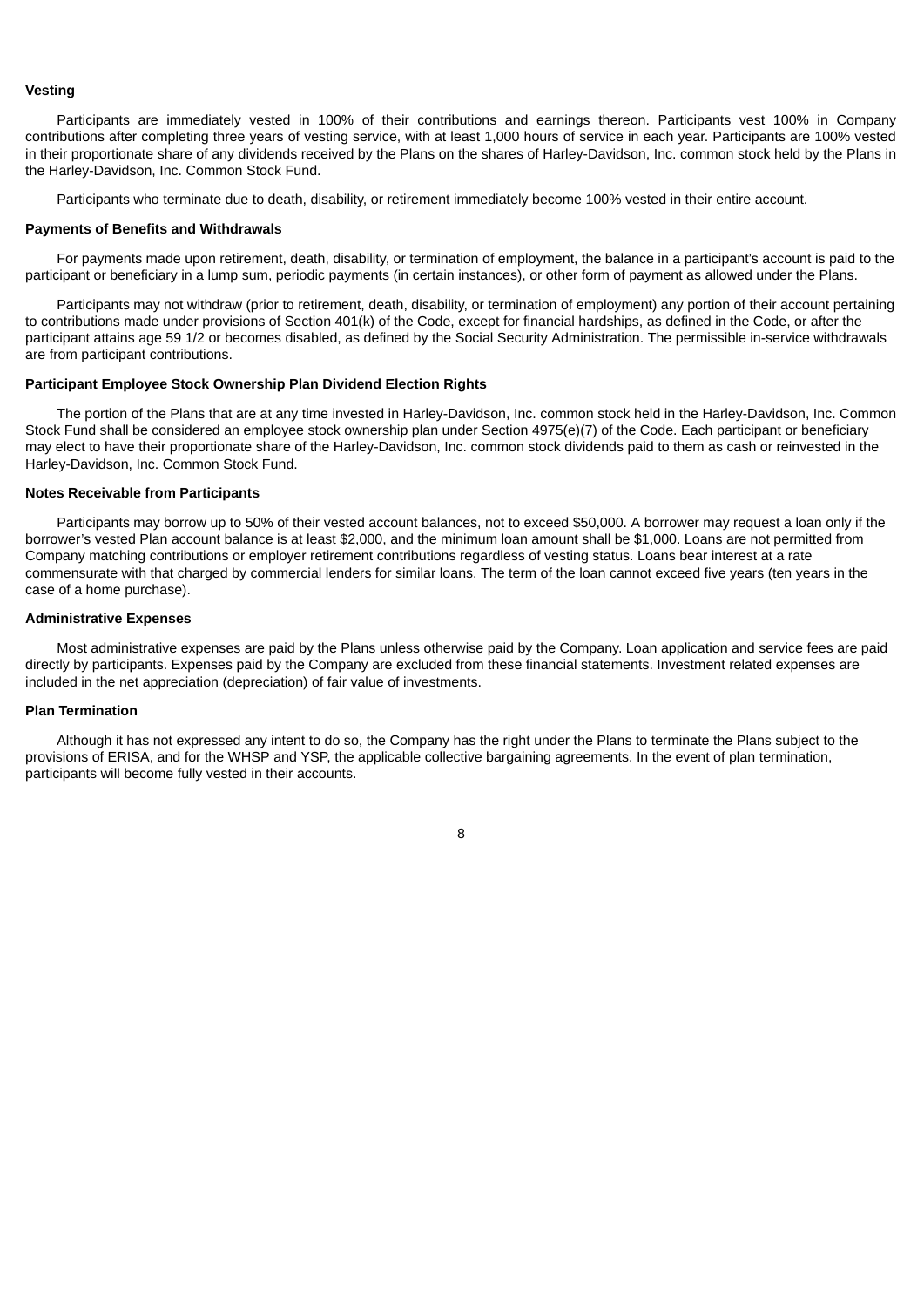#### **CARES Act**

On March 27, 2020, the Coronavirus Aid Relief and Economic Security Act (CARES Act) was signed in law. This aid package was designed to help the economy from the effects of the coronavirus pandemic. Several of the provisions of CARES Act affected employee benefit plans. The provisions of the CARES Act were optional. During 2020, the Plan opted into the following provisions of the CARES Act:

- Hardship distributions Qualified plan participants were permitted to take a coronavirus pandemic-related distribution of up to \$100,000 from the Plan without a 10% early withdrawal penalty. Eligible distributions were permitted to be taken up until December 31, 2020. Distributions may be repaid within three years or a participant may elect these distributions to be included in taxable income on a pro rata basis over three years.
- Participant loans Participants were permitted to borrow up to \$100,000 during 2020 (an increase from \$50,000 previously permitted). The CARES Act allowed new or existing loan repayments which were scheduled to occur between March 27, 2020 and December 31, 2020 to be delayed until 2021 by re-amortizing and extending the loan maturity date.
- Required minimum distributions (RMDs) A temporary waiver of required minimum distributions rules permitted participants to suspend their RMDs for 2020 for participants that turned 70 ½ in 2019 and 72 in 2020.

#### **2. Summary of Significant Accounting Policies**

## **Basis of Accounting and Use of Estimates**

The accompanying financial statements of the Plans have been prepared on the accrual basis of accounting.

The preparation of financial statements in conformity with accounting principles generally accepted in the United States of America (U.S. GAAP) requires management to make estimates and assumptions that affect the amounts reported in the financial statements and accompanying notes and supplemental schedule. Actual results could differ from those estimates.

## **Investment Valuation and Income Recognition**

All investment assets held by the Master Trust are stated at fair value. Fair value is defined as the price that would be received to sell an asset or paid to transfer a liability in an orderly transaction between market participants at the measurement date (exit price). See Note 4 for further discussion and disclosures related to fair value measurement. The Master Trust is an arrangement that provides for the collective investment of the assets of the Plans (see Note 3).

Purchases and sales of specific Master Trust investments are recorded on a trade-date basis. Interest income is recorded as earned. Dividends are recorded on the ex-dividend date.

## **Risks and Uncertainties**

The Plans invest in various investment securities. Investment securities are exposed to various risks, such as interest rate, market volatility, and credit risks. Due to the level of risk associated with certain investment securities, it is at least reasonably possible that changes in values of investment securities will occur in the near term and that such changes could materially affect participants' account balances and the amounts reported in the statements of net assets available for benefits.

#### **Notes Receivable From Participants**

Notes receivable from participants represent participant loans that are recorded at their unpaid principal balance plus any accrued but unpaid interest. Interest income on notes receivable from participants is recorded when it is earned. Related fees are recorded as administrative expenses and are expensed when they are incurred. No allowance for credit losses has been recorded as of December 31, 2021 or 2020. If a participant ceases to make loan repayments, the plan sponsor will deem the participant loan to be a distribution in accordance with applicable legal requirements, and the participant's account balance will be reduced at the earliest permitted date.

## **Payment of Benefits**

Benefits are recorded when paid.

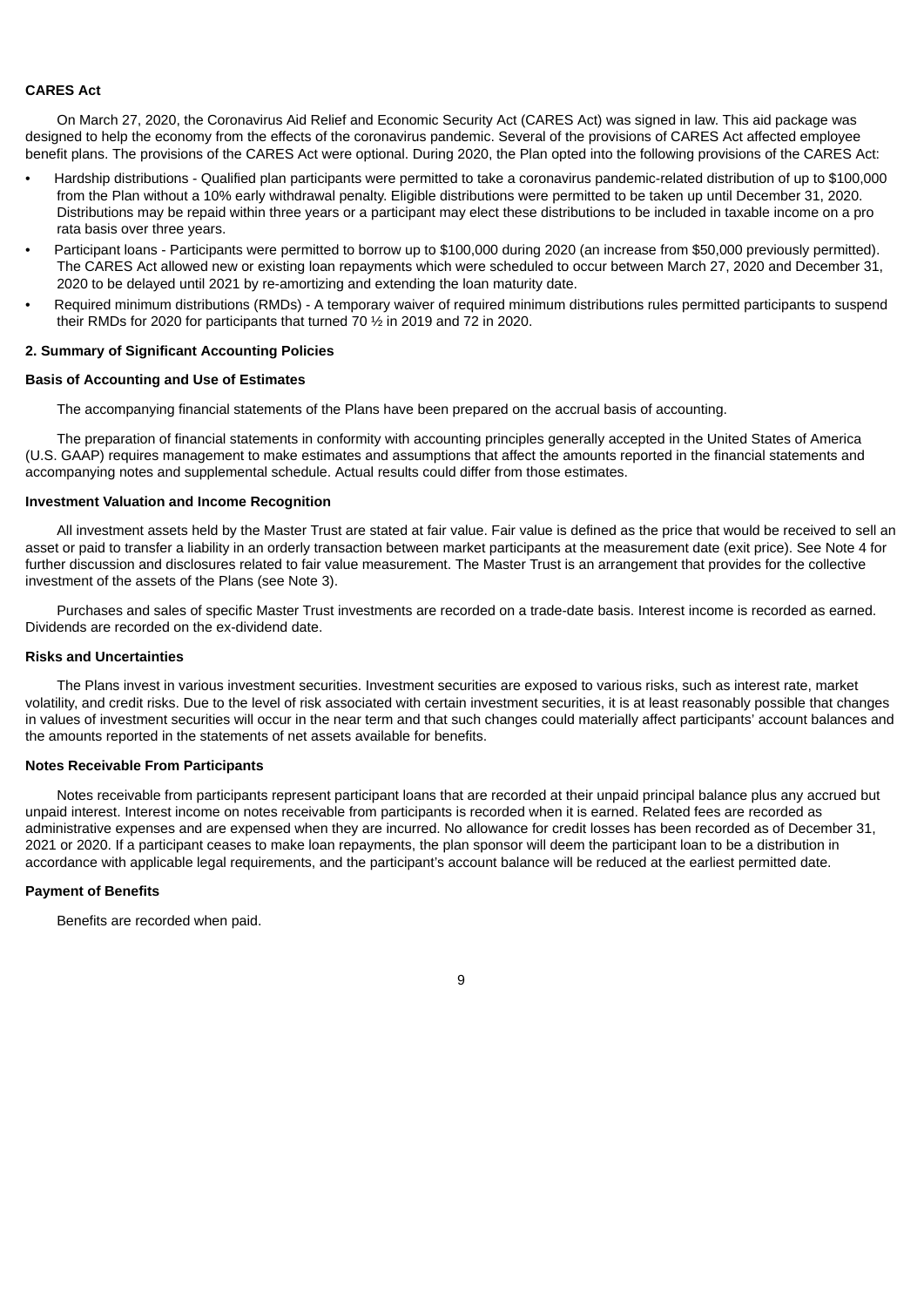#### **3. Master Trust**

The purpose of the Master Trust is the collective investment of assets of the participating Plans. Each participating Plan's interest in the Master Trust is based on account balances of the participants and their elected investment options. The Master Trust assets are allocated among the participating Plans by assigning to each Plan those transactions (primarily contributions, benefit payments, and plan-specific expenses) that can be specifically identified and by allocating among all Plans, in proportion to the fair value of the assets assigned to each Plan, income, losses, and expenses resulting from the collective investment of the assets of the Master Trust.

Investment income, losses, and administrative expenses related to the Master Trust are allocated to the individual participating Plans daily based on each participant's account balance within each investment fund option.

A summary of the Master Trust's net assets and the Plans' interest in the Master Trust balances as of December 31, 2021 and 2020, is as follows:

|                                                                         | 2021                                            |    |                                                         |      |                                                 |    |                                              |
|-------------------------------------------------------------------------|-------------------------------------------------|----|---------------------------------------------------------|------|-------------------------------------------------|----|----------------------------------------------|
|                                                                         | Harley-Davidson<br><b>SSP</b><br>(Plan No. 002) |    | <b>Harley-Davidson</b><br><b>WHSP</b><br>(Plan No. 005) |      | <b>Harley-Davidson</b><br>YSP<br>(Plan No. 008) |    | <b>Total Master Trust</b><br><b>Balances</b> |
| Investments at fair value:                                              |                                                 |    |                                                         |      |                                                 |    |                                              |
| Common collective trust funds                                           | \$<br>726,403,874 \$                            |    | 147,360,638                                             | - \$ | 78,394,953                                      | \$ | 952,159,465                                  |
| Mutual funds                                                            | 67,044,441                                      |    | 10,894,994                                              |      | 5,151,714                                       |    | 83,091,149                                   |
| Brokerage accounts                                                      | 48,888,938                                      |    | 18,891,509                                              |      | 6.724.280                                       |    | 74,504,727                                   |
| Money market fund                                                       | 35.339.394                                      |    | 13,830,201                                              |      | 4,843,788                                       |    | 54,013,383                                   |
| Harley-Davidson, Inc. Common Stock<br>Fund                              | 48.657.184                                      |    | 12.173.950                                              |      | 8,371,196                                       |    | 69,202,330                                   |
| Investment in Harley-Davidson Retirement<br><b>Savings Master Trust</b> | \$<br>926,333,831                               | \$ | 203,151,292                                             |      | 103,485,931                                     | \$ | 1,232,971,054                                |

|                                                                         | 2020 |                                                        |    |                                                         |  |                                                 |    |                                              |
|-------------------------------------------------------------------------|------|--------------------------------------------------------|----|---------------------------------------------------------|--|-------------------------------------------------|----|----------------------------------------------|
|                                                                         |      | <b>Harley-Davidson</b><br><b>SSP</b><br>(Plan No. 002) |    | <b>Harley-Davidson</b><br><b>WHSP</b><br>(Plan No. 005) |  | <b>Harley-Davidson</b><br>YSP<br>(Plan No. 008) |    | <b>Total Master Trust</b><br><b>Balances</b> |
| Investments at fair value:                                              |      |                                                        |    |                                                         |  |                                                 |    |                                              |
| Common collective trust funds                                           | \$   | 608,737,428                                            | \$ | 125,865,834 \$                                          |  | 67,545,435                                      | \$ | 802,148,697                                  |
| <b>Mutual funds</b>                                                     |      | 107,712,989                                            |    | 16,142,971                                              |  | 7,437,681                                       |    | 131,293,641                                  |
| Brokerage accounts                                                      |      | 39,836,502                                             |    | 17,161,025                                              |  | 5,596,845                                       |    | 62,594,372                                   |
| Money market fund                                                       |      | 42,571,030                                             |    | 18,094,641                                              |  | 7,324,317                                       |    | 67,989,988                                   |
| Harley-Davidson, Inc. Common Stock<br>Fund                              |      | 51,363,523                                             |    | 11.647.962                                              |  | 8.126.811                                       |    | 71,138,296                                   |
| Investment in Harley-Davidson Retirement<br><b>Savings Master Trust</b> | \$   | 850,221,472                                            | \$ | 188,912,433                                             |  | 96,031,089                                      |    | 1,135,164,994                                |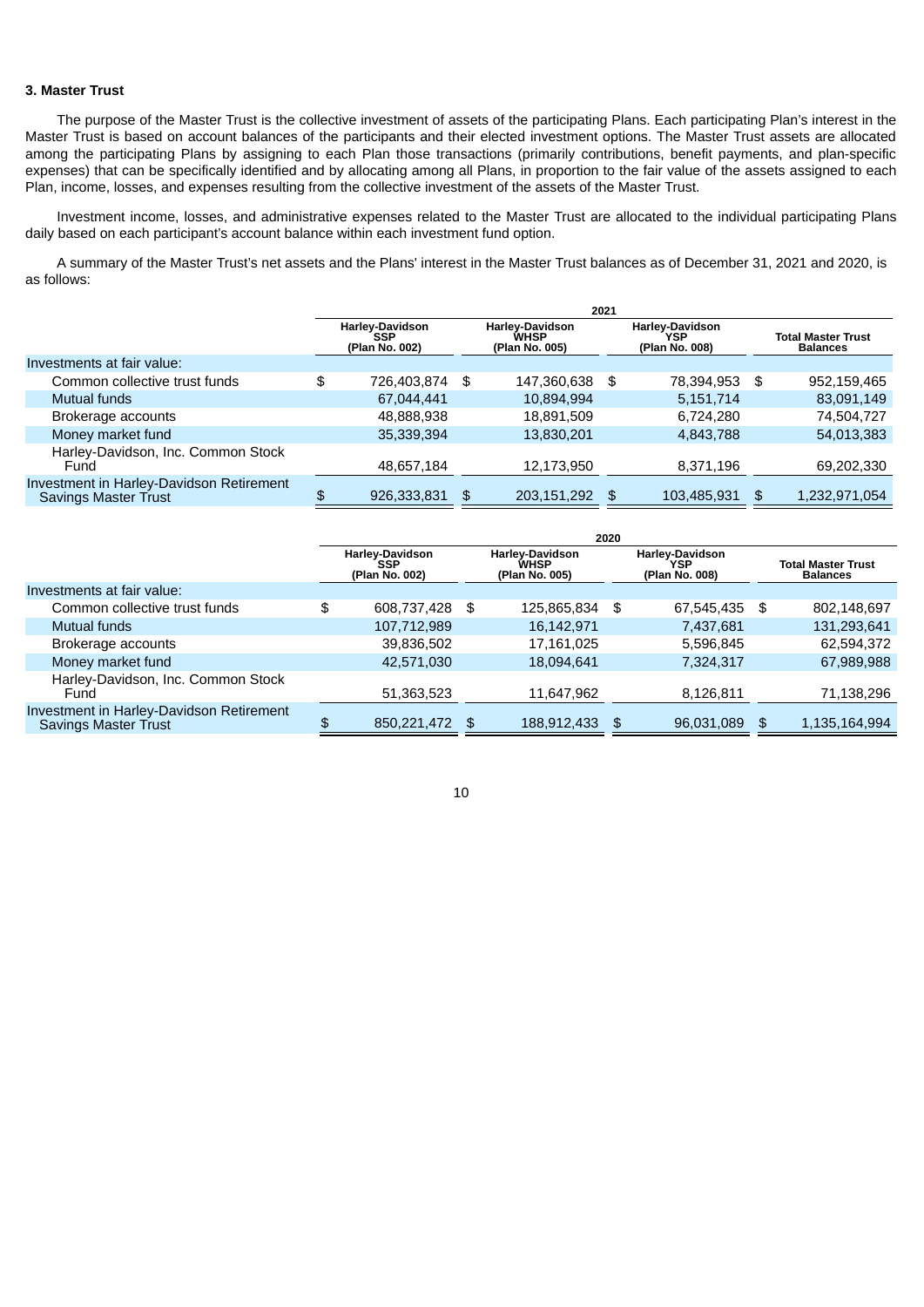Investment income and losses have been allocated among the Plans based on the respective participants' interest, adjusted for other income and losses. Investment income generated by the investments of the Master Trust for the years ended December 31, 2021 and 2020, was as follows:

|                                               | 2021         | 2020        |
|-----------------------------------------------|--------------|-------------|
| Interest and dividend income                  | 7.364.495 \$ | 3.853.852   |
| Net appreciation in fair value of investments | 149,169,369  | 146.138.522 |
| Investment income of the Master Trust         | 156,533,864  | 149,992,374 |

The net assets of the Harley-Davidson, Inc. Common Stock Fund consisted of the following as of December 31, 2021 and 2020:

|                                                           | 2021       |     | 2020       |
|-----------------------------------------------------------|------------|-----|------------|
| Harley-Davidson, Inc. common stock                        | 68.558.638 | S S | 70,598,762 |
| Money market fund                                         | 671.728    |     | 584.759    |
| Other payable                                             | (28,036)   |     | (45, 225)  |
| Net assets of the Harley-Davidson, Inc. Common Stock Fund | 69.202.330 |     | 71,138,296 |

#### **4. Fair Value Measurements**

Fair value is defined as the price that would be received to sell an asset or paid to transfer a liability in an orderly transaction between market participants at the measurement date (exit price). The fair value hierarchy prioritizes the inputs to valuation techniques used to measure fair value. The hierarchy gives the highest priority to unadjusted quoted prices in active markets for identical assets and liabilities (Level 1) and the lowest priority to unobservable inputs (Level 3). The three levels of the fair value hierarchy are described below:

Level 1 – Unadjusted quoted prices in active markets that are accessible to the reporting entity at the measurement date for identical assets and liabilities.

Level 2 – Inputs other than quoted prices in active markets for identical assets and liabilities that are observable either directly or indirectly for substantially the full term of the asset or liability. Level 2 inputs include the following:

- Quoted prices for similar assets and liabilities in active markets
- Quoted prices for identical or similar assets or liabilities in markets that are not active
- Observable inputs other than quoted prices that are used in the valuation of the assets or liabilities (e.g., interest rate and yield curve quotes at commonly quoted intervals)
- Inputs that are derived principally from or corroborated by observable market data by correlation or other means

Level 3 – Unobservable inputs for assets or liabilities (i.e., supported by little or no market activity). Level 3 inputs include management's own assumption about the assumptions that market participants would use in pricing the asset or liability (including assumption about risk).

The level in the fair value hierarchy within which the fair value measurement is classified is determined based on the lowest level of input that is significant to the fair value measure in its entirety.

The following is a description of the valuation techniques and inputs used for each general type of investment as of December 31, 2021 and 2020, for the Master Trust's assets measured at fair value:

*Common collective trust funds* – Valued at the net asset value (NAV) of units of a collective trust, which is the basis for current transactions and readily available to current investors.

*Mutual funds* – Valued at quoted market prices, which represent the NAV of shares held at year-end.

*Brokerage accounts* – These are participant self-directed investments which consist primarily of common stock, mutual funds, and money market funds. The valuation techniques and inputs for each of these investments are described below.

*Money market funds* – Valued at cost, which approximates the fair value of the NAV of shares held at year-end.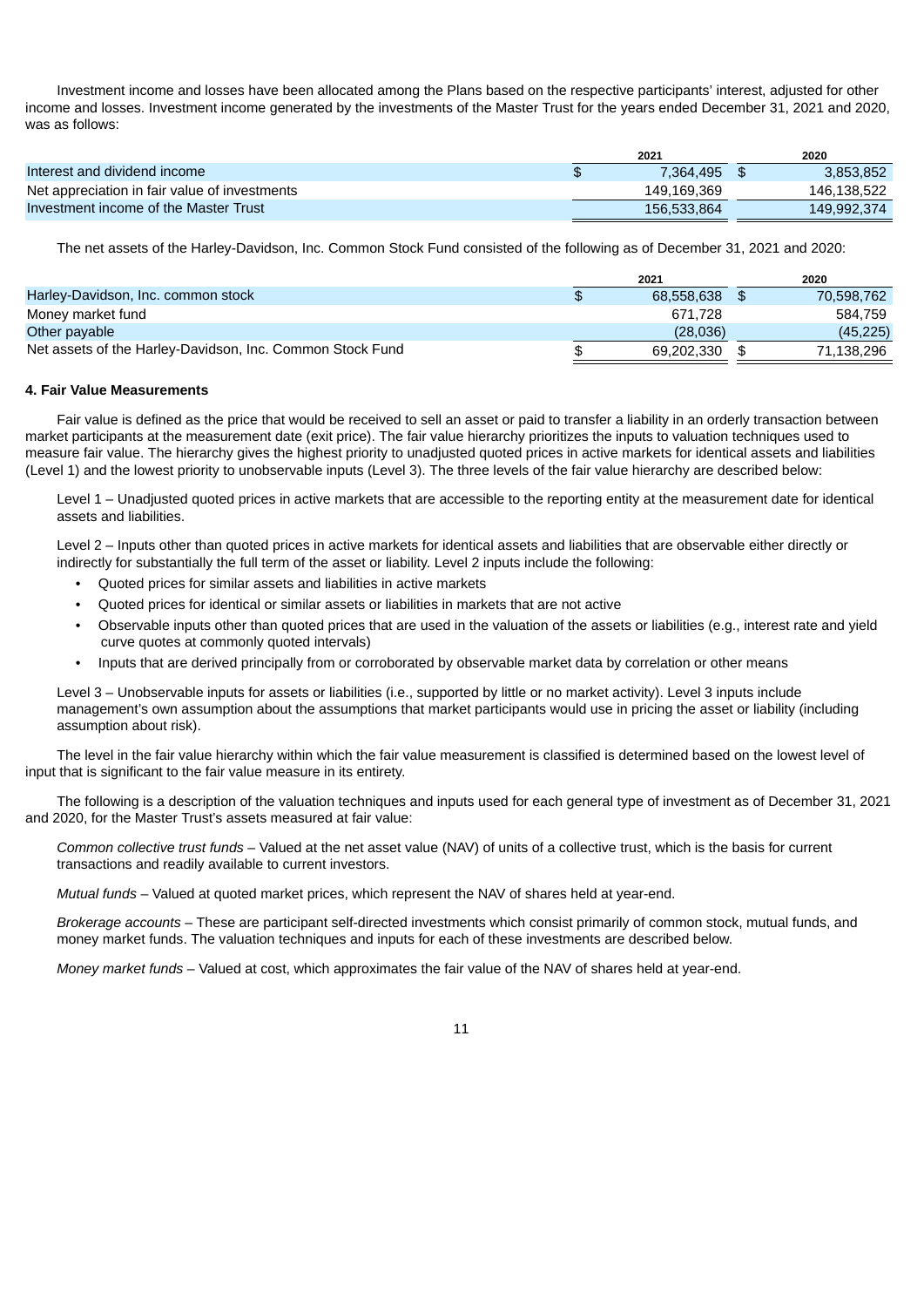*Harley-Davidson, Inc. Common Stock Fund* – The fund is tracked on a unitized basis. The fund consists of Harley-Davidson, Inc. common stock and funds held in a money market fund sufficient to meet the fund's daily cash needs and other miscellaneous assets and liabilities. Unitizing the fund allows for daily trades. The fair value of a unit is based on the combined fair value of Harley-Davidson, Inc. common stock (closing price in an active market on which the securities are traded), the NAV of the money market fund, and other miscellaneous assets and liabilities held by the fund at year-end.

*Common stocks* – Valued at the closing price reported on the active market on which the individual securities are traded.

The following tables set forth by level, within the fair value hierarchy, the Master Trust's assets measured at fair value as of December 31, 2021 and 2020. There were no Master Trust assets measured at fair value within level 2 or level 3 in the fair value hierarchy as of December 31, 2021 and 2020.

|                                         | Assets at Fair Value as of December 31, 2021 |     |               |
|-----------------------------------------|----------------------------------------------|-----|---------------|
|                                         | Level 1                                      |     | Total         |
| Common collective trust funds           | \$<br>952,159,465                            | -\$ | 952,159,465   |
| <b>Mutual funds</b>                     | 83,091,149                                   |     | 83,091,149    |
| Brokerage accounts                      | 74,504,727                                   |     | 74,504,727    |
| Money market funds                      | 54,013,383                                   |     | 54,013,383    |
| Harley-Davidson, Inc. Common Stock Fund | 69,202,330                                   |     | 69,202,330    |
|                                         | 1,232,971,054                                | \$  | 1,232,971,054 |
|                                         |                                              |     |               |
|                                         | Assets at Fair Value as of December 31, 2020 |     |               |
|                                         | Level 1                                      |     | Total         |
| Common collective trust funds           | \$<br>802,148,697                            | \$  | 802,148,697   |
| Mutual funds                            | 131,293,641                                  |     | 131,293,641   |
| Brokerage accounts                      | 62,594,372                                   |     | 62,594,372    |
| Money market fund                       | 67,989,988                                   |     | 67,989,988    |
| Harley-Davidson, Inc. Common Stock Fund | 71,138,296                                   |     | 71,138,296    |

## **5. Related Party and Parties-in-Interest Transactions**

Certain investments are shares of common collective trust funds and money market funds managed by the trustee, and therefore, these transactions qualify as party-in-interest transactions; however, they are exempt from the prohibited transactions rules under ERISA. Fees for certain administrative expenses are generally paid by the Company. The Master Trust also holds investments in Harley-Davidson, Inc. common stock. Transactions in Harley-Davidson, Inc. common stock are party-in-interest transactions under the provisions of ERISA.

As of December 31, 2021 and 2020, the Master Trust held 1,819,014 and 1,923,672 shares, respectively, of common stock of Harley-Davidson, Inc., the sponsoring employer, with a fair value of \$68,558,638 and \$70,598,762, respectively. During the years ended December 31, 2021 and 2020, dividends on Harley-Davidson, Inc. common stock held in the Master Trust's Harley-Davidson, Inc. Common Stock Fund were paid and/or credited to eligible Plan participants' accounts in the amounts of \$1,108,423 and \$903,057, respectively.

#### **6. Tax Status**

The SSP has received a determination letter from the IRS dated May 11, 2017, and the YSP and WHSP have received determination letters from the IRS dated March 30, 2017, stating that each Plan is qualified under Section 401(a) of the Code, and therefore, the related trust is exempt from taxation. Subsequent to this determination by the IRS, the Plans were amended and the SSP and YSP were restated. Once qualified, the Plans are required to operate in conformity with the Code to maintain their qualified status. The plan sponsor believes the SSP (except as noted below), YSP and WHSP are being operated in compliance with the applicable requirements of the Code and therefore believes the WHSP, as amended, and the SSP and YSP as amended and restated, are qualified and the related trust is tax-exempt, subject, in the case of the SSP, to the plan administrator completing the necessary steps to correct an operational error in accordance with procedures established by the Internal Revenue Service in its Employee Plans Compliance Resolution System.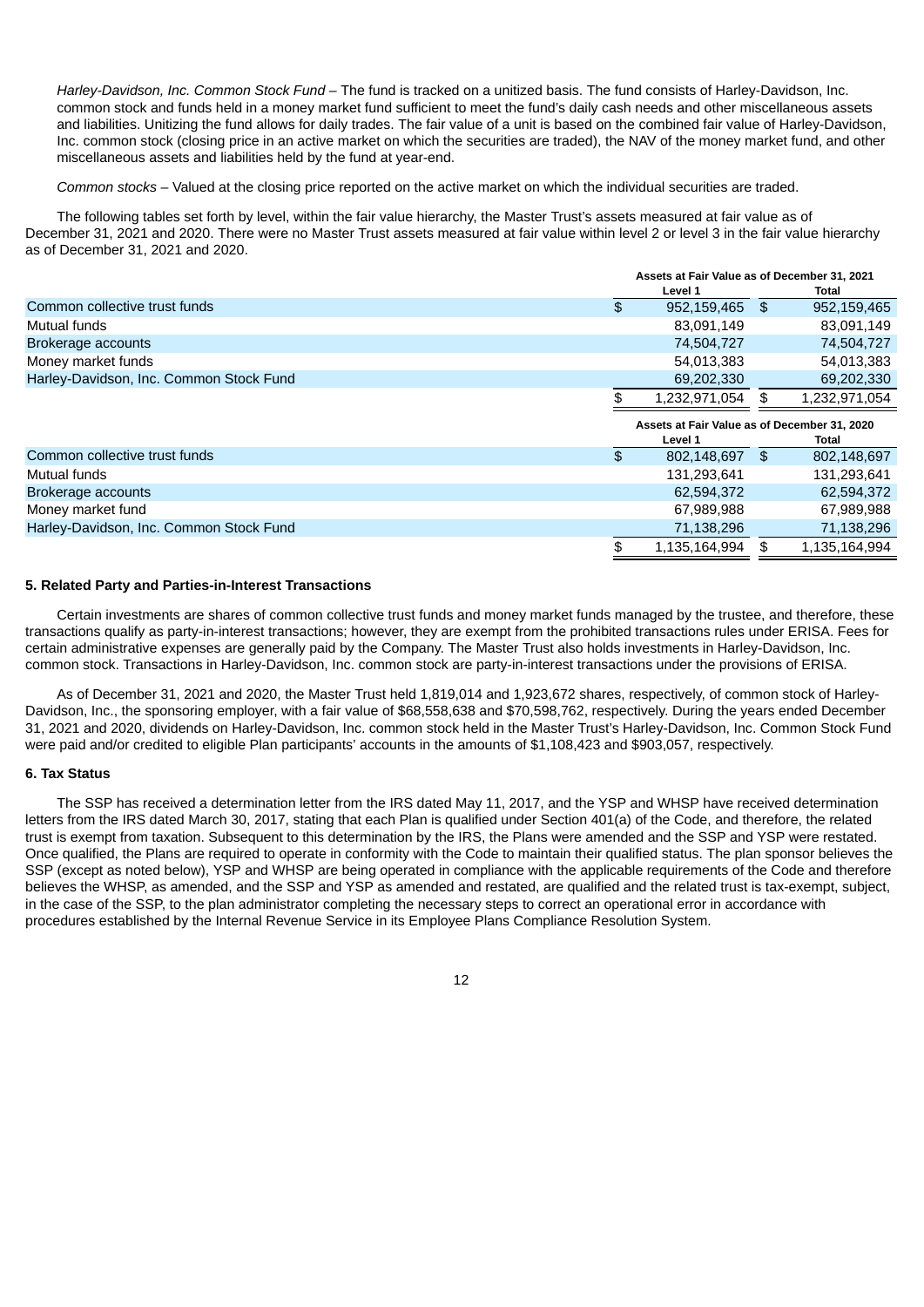U.S. GAAP requires plan management to evaluate tax positions taken by the Plans and recognize a tax liability if the Plans have taken an uncertain position that more likely than not would be sustained upon examination by the IRS. The plan sponsor has analyzed the tax positions taken by the Plans and has concluded that there are no uncertain positions taken or expected to be taken. The Plans are subject to routine audits by taxing jurisdictions.

## **7. Subsequent Event**

<span id="page-15-0"></span>Effective March 7, 2022, the assets and liabilities of certain participants in the SSP were transferred to another qualified plan. The transfer of participant accounts related to a planned separation of the Company's electric motorcycle division resulted in a reduction of the assets of the SSP of \$14,959,316.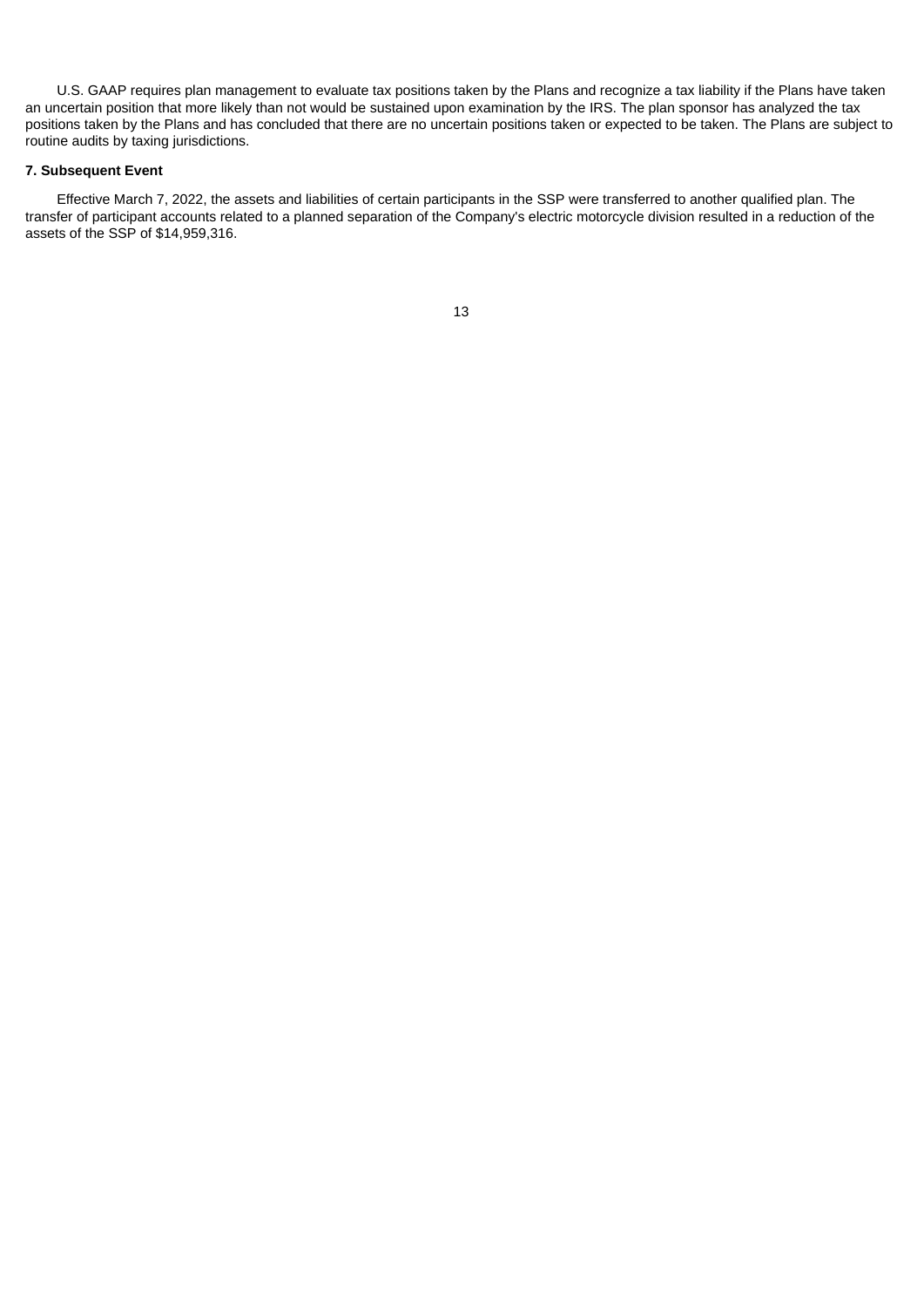## **Harley-Davidson Retirement Savings Plans EIN #39-1805420 Schedule H, Line 4i – Schedule of Assets (Held at End of Year) December 31, 2021**

| Identity of Issuer, Borrower, Lessor,<br>or Similar Party                                                                                       | <b>Description of Investments, Including</b><br>Maturity Date, Rate of Interest,<br><b>Collateral, Par, or Maturity Value</b>                                 | <b>Current Value</b> |
|-------------------------------------------------------------------------------------------------------------------------------------------------|---------------------------------------------------------------------------------------------------------------------------------------------------------------|----------------------|
| Harley-Davidson Retirement Savings Plan for Salaried<br>Employees (Plan No. 002)<br>Various participants*                                       | Notes receivable from participants, 4.25% to 6.50%,<br>maturing at various dates through 2031, collateralized<br>by applicable participants' account balances | 3,531,963            |
| Harley-Davidson Retirement Savings Plan for<br>Milwaukee & Tomahawk Hourly Bargaining Unit<br>Employees (Plan No. 005)<br>Various participants* | Notes receivable from participants, 4.25% to 9.25%,<br>maturing at various dates through 2030, collateralized<br>by applicable participants' account balances | 1,950,728            |
| Harley-Davidson Retirement Savings Plan for York Hourly<br>Bargaining Unit Employees (Plan No. 008)<br>Various participants*                    | Notes receivable from participants, 4.25% to 9.25%,<br>maturing at various dates through 2030, collateralized<br>by applicable participants' account balances | 1,043,669            |

\* Represents a party-in-interest.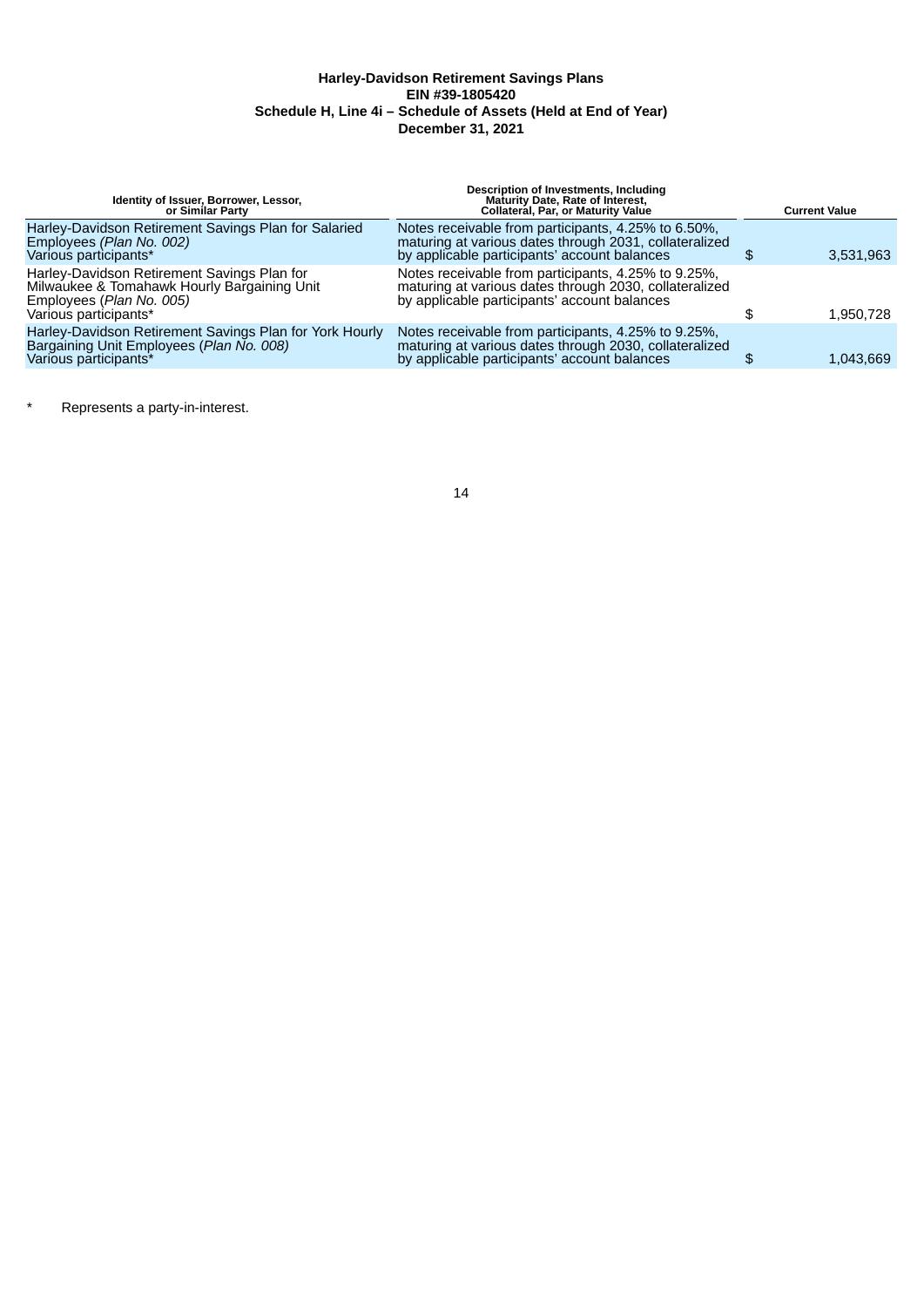**Exhibit Index**

| Exhibit No. | <b>Description</b>                                       |
|-------------|----------------------------------------------------------|
| 23          | Consent of Independent Registered Public Accounting Firm |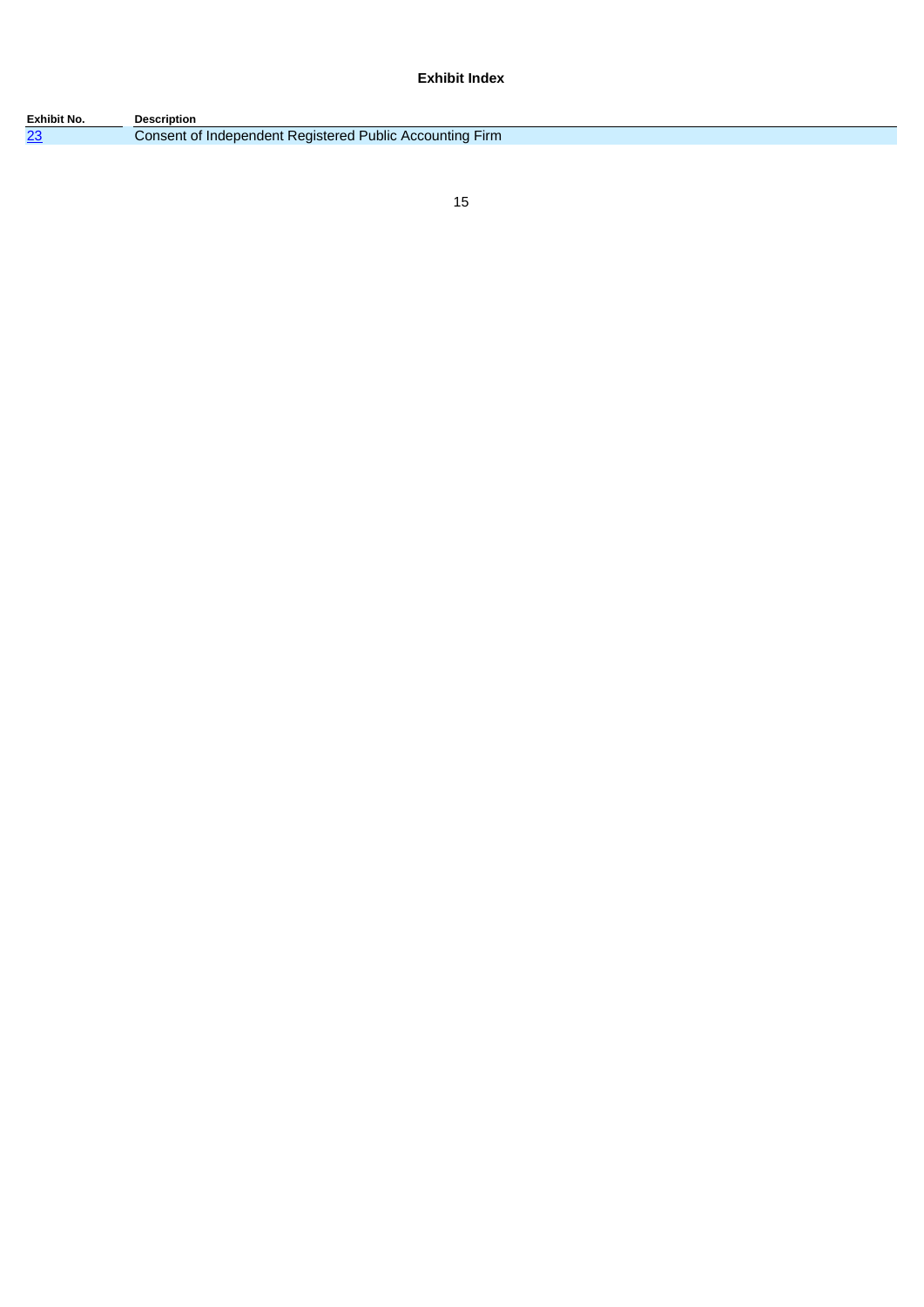## **SIGNATURES**

Pursuant to the requirements of the Securities Exchange Act of 1934, the trustees (or other persons who administer the Plans) have duly caused this annual report to be signed on their behalf by the undersigned hereunto duly authorized.

|                     | Harley-Davidson Retirement Savings Plan for Salaried Employees                                       |
|---------------------|------------------------------------------------------------------------------------------------------|
| Date: June 21, 2022 | /s/ Mark Kornetzke<br>By:                                                                            |
|                     | Mark Kornetzke<br>Administrative Committee Member                                                    |
|                     | Harley-Davidson Retirement Savings Plan for Milwaukee &<br>Tomahawk Hourly Bargaining Unit Employees |
| Date: June 21, 2022 | /s/ Mark Kornetzke<br>By:                                                                            |
|                     | Mark Kornetzke<br>Administrative Committee Member                                                    |
|                     | Harley-Davidson Retirement Savings Plan for York Hourly<br><b>Bargaining Unit Employees</b>          |
| Date: June 21, 2022 | /s/ Mark Kornetzke<br>By:                                                                            |
|                     | Mark Kornetzke<br>Administrative Committee Member                                                    |